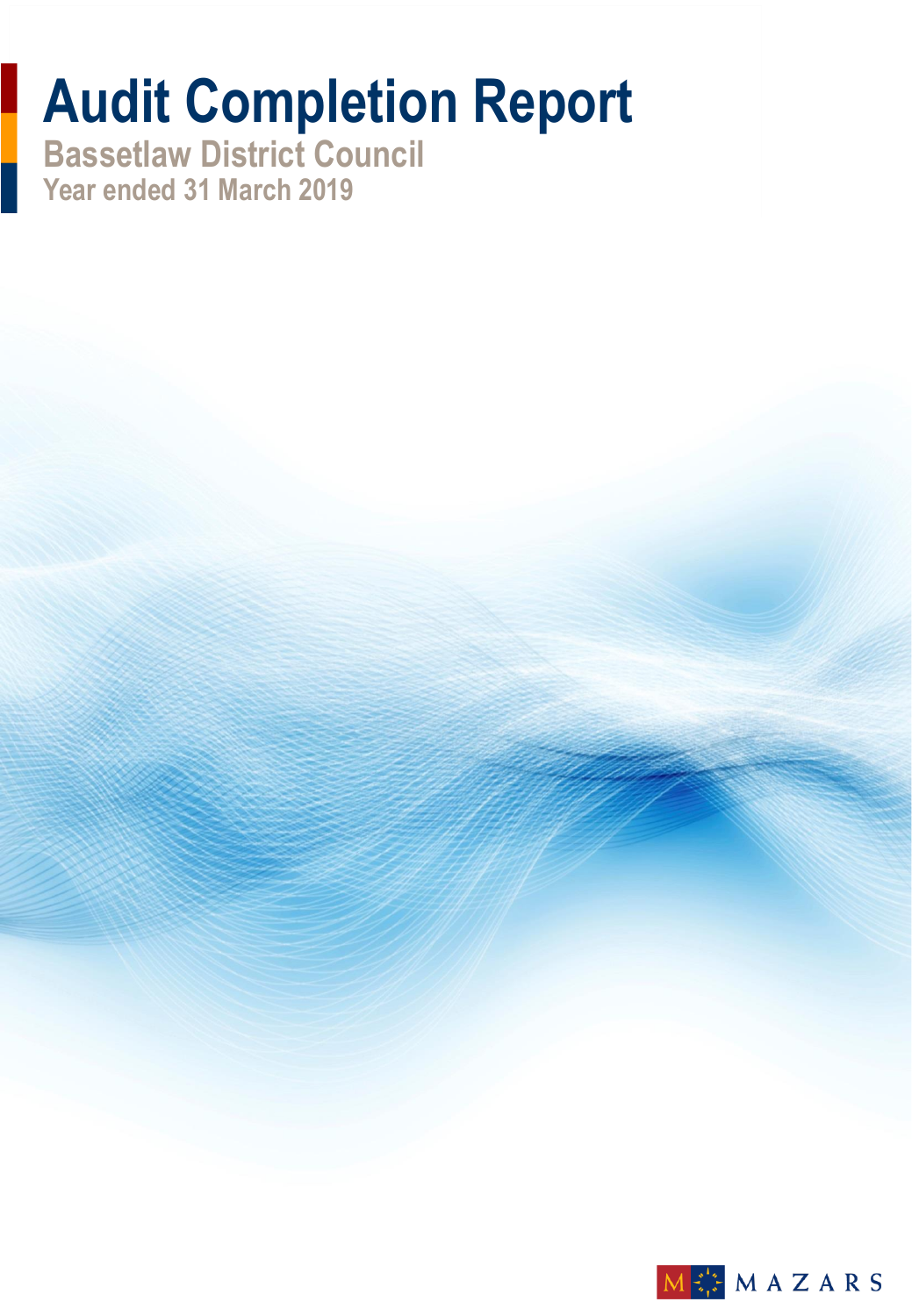### **CONTENTS**

- 1. Executive summary
- 2. Significant findings
- 3. Internal control recommendations
- 4. Summary of misstatements
- 5. Value for Money conclusion

Appendix A – Draft management representation letter

Appendix B – Draft auditor's report

Appendix C – Independence

Our reports are prepared in the context of the 'Statement of responsibilities of auditors and audited bodies' and the 'Appointing Person Terms of Appointment' issued by Public Sector Audit Appointments Limited.

Reports and letters prepared by appointed auditors and addressed to the Council are prepared for the sole use of the Council and we take no responsibility to any member or officer in their individual capacity or to any third party.

Mazars LLP is the UK firm of Mazars, an international advisory and accountancy group. Mazars LLP is registered by the Institute of Chartered Accountants in England and Wales.

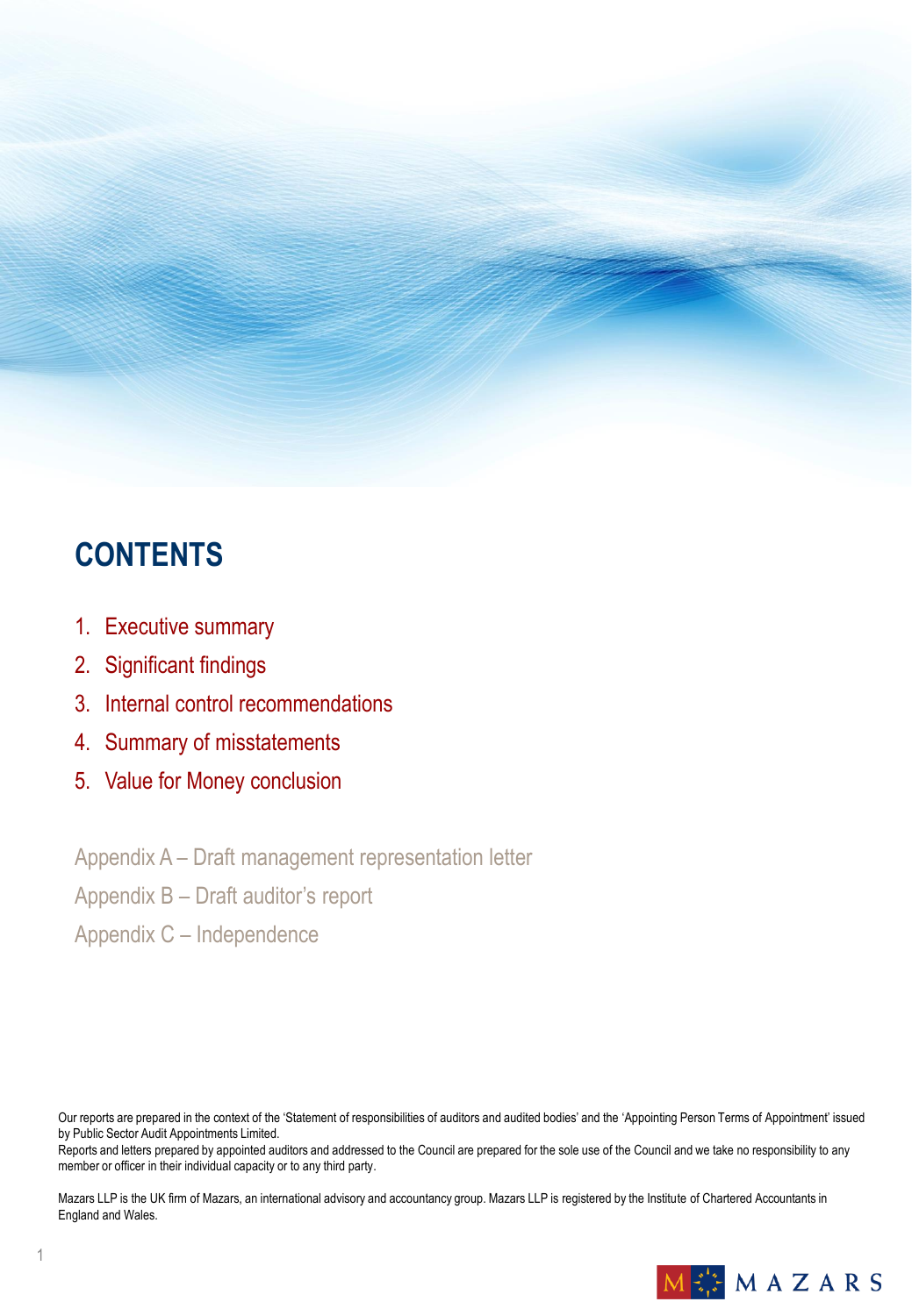

Mazars LLP Park View House 58 The Ropewalk Nottingham NG1 5DW

Audit and Risk Scrutiny Committee Members Bassetlaw District Council Queens Buildings, Potter Street, Worksop, Nottinghamshire S80 2AH

25 July 2019

Dear Members

#### **Audit Completion Report – Year ended 31 March 2019**

We are pleased to present our Audit Completion Report for the year ended 31 March 2019. The purpose of this document is to summarise our audit conclusions.

The scope of our work, including identified significant audit risks and other areas of management judgement, was outlined in our Audit Strategy Memorandum which we presented on 21 January 2019. We have reviewed our Audit Strategy Memorandum and concluded that the original significant audit risks and other areas of management judgement remain appropriate.

We would like to express our thanks for the assistance of your team during our audit.

If you would like to discuss any matters in more detail then please do not hesitate to contact me on 0115 964 4744.

Yours faithfully

**David Hoose** Mazars LLP

Mazars LLP – Park View House, 58 The Ropewalk, Nottingham, NG1 5DW Tel: 0115 964 4744 – www.mazars.co.uk

Mazars LLP is the UK firm of Mazars, an integrated international advisory and accountancy organisation. Mazars LLP is a limited liability partnership<br>registered in England and Wales with registered number OC308299 and with



We are registered to carry on audit work in the UK and Ireland by the Institute of Chartered Accountants in England and Wales. Details about our audit registration can be viewed at www.auditregister.org.uk under reference number C001139861. VAT number: 839 8356 73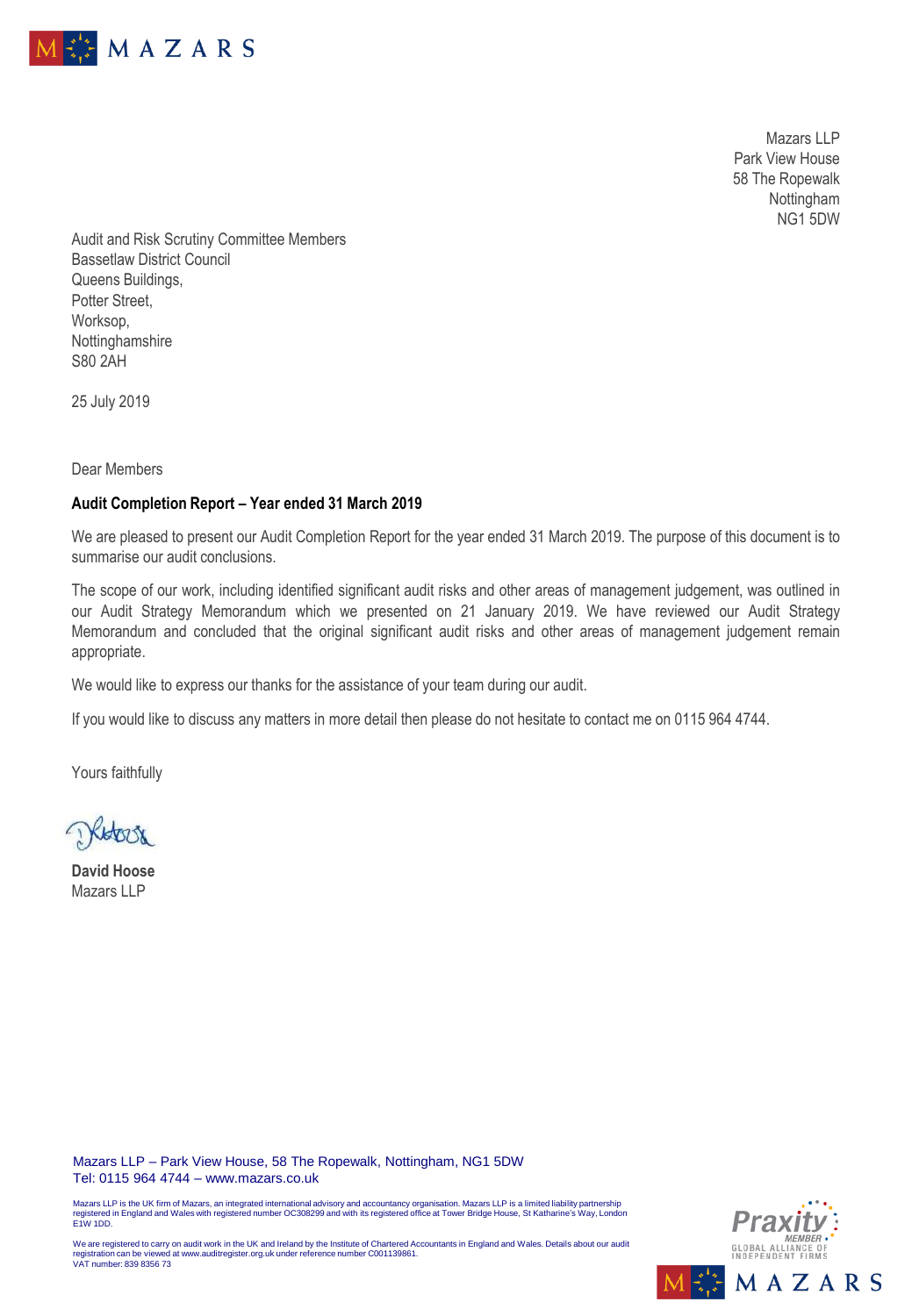### 1. EXECUTIVE SUMMARY

#### **Purpose of this report and principal conclusions**

The Audit Completion Report sets out the findings from our audit of Bassetlaw District Council ('the Council') for the year ended 31 March 2019, and forms the basis for discussion at the Audit and Risk Scrutiny Committee meeting on 25 July 2019.

The detailed scope of our work as your appointed auditor for 2018/19 is set out in the National Audit Office's (NAO) Code of Audit Practice. Our responsibilities and powers are derived from the Local Audit and Accountability Act 2014 and, as outlined in our Audit Strategy Memorandum, our audit has been conducted in accordance with International Standards of Auditing (UK) and means we focus on audit risks that we have assessed as resulting in a higher risk of material misstatement.

Sections 2 and 5 of this report outline the detailed findings from our work on the financial statements and our conclusion on the Council's arrangements to achieve economy, efficiency and effectiveness in its use of resources. Section 2 also includes our conclusions on the audit risks and areas of management judgement in our Audit Strategy Memorandum, which include:

- Management override of controls:
- Property, plant and equipment valuation;
- Defined benefit liability valuation; and
- Transfer of leisure services.

#### **Status of our work**

As we outline on the following page, our work is substantially complete. Subject to the satisfactory completion of the outstanding work, at the time of issuing this report we have the following conclusions:



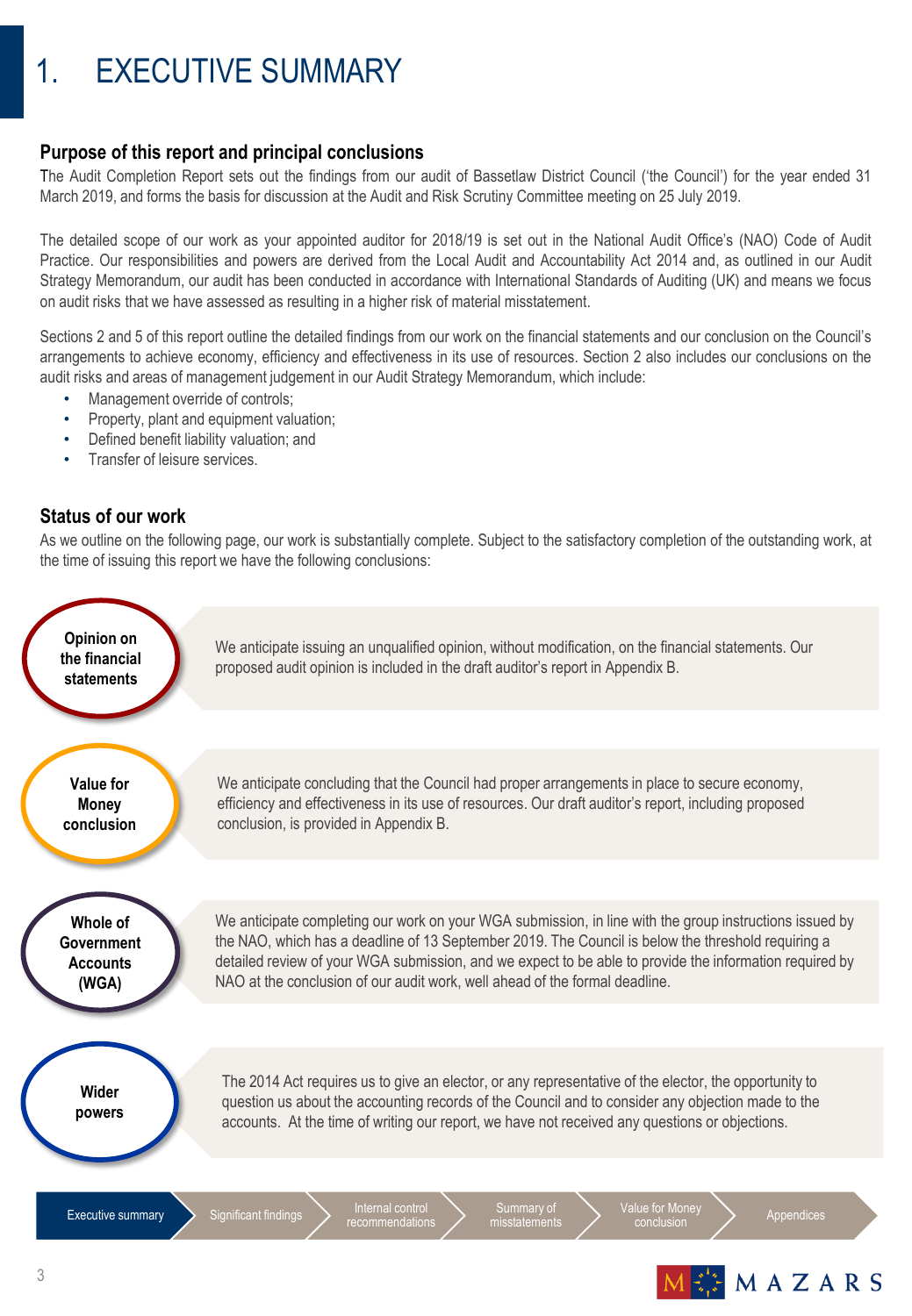#### **Status of our audit work**

We have substantially completed our work on the financial statements and Value for Money conclusion for the year ended 31 March 2019. At the time of preparing this report the following matters remain outstanding:

| Audit area                             | <b>Status</b> | <b>Description of outstanding matters</b>                                                                                                           |
|----------------------------------------|---------------|-----------------------------------------------------------------------------------------------------------------------------------------------------|
| Defined benefit liability<br>valuation |               | We are awaiting a letter of assurance from the auditor of the Nottinghamshire<br>Pension Fund in relation to the valuation of the fund.             |
| Closure procedures                     |               | Review and closure processes, including final consideration of post balance<br>sheet events and checking the revised financial statements received. |

#### **Status**

**Likely to result in material adjustment or significant change to disclosures within the financial statements** 

Potential to result in material adjustment or significant change to disclosures within the financial statements

Not considered likely to result in material adjustment or change to disclosures within the financial statements

We will provide the Council with an update in relation to these outstanding matters, prior to signing the auditor's report.

#### **Our audit approach**

We provided details of our intended audit approach in our Audit Strategy Memorandum in January 2019. We have not made any changes to our audit approach since we presented our Audit Strategy Memorandum.

#### **Materiality**

We set materiality at the planning stage of the audit at £2,127,000 using a benchmark of 2% of Gross Operating Expenditure. Our final assessment of materiality, based on the final financial statements and qualitative factors is £2,392,000, using the same benchmark. We set our trivial threshold (the level under which individual errors are not communicated to the Audit and Risk Scrutiny Committee, at £72,000 based on 3% of overall materiality. Performance materiality is the amount or amounts set by the auditor at less than materiality for the financial statements as a whole to reduce, to an appropriately low level, the probability that the aggregate of uncorrected and undetected misstatements exceeds materiality for the financial statements as a whole. In setting performance materiality we have taken into account that this is our first year of audit and accordingly we do not hold extensive cumulative audit knowledge about the Council's financial statements. We have therefore set our performance materiality at 65% of our overall materiality being £1,555,000.

#### **Misstatements and internal control recommendations**

Section 3 sets out the internal control recommendations that we make.

Section 4 outlines the misstatements noted as part of our audit as at the time of issuing this report. If any additional misstatements are noted on completion of the outstanding work, these will be reported to the Council in a follow-up letter.





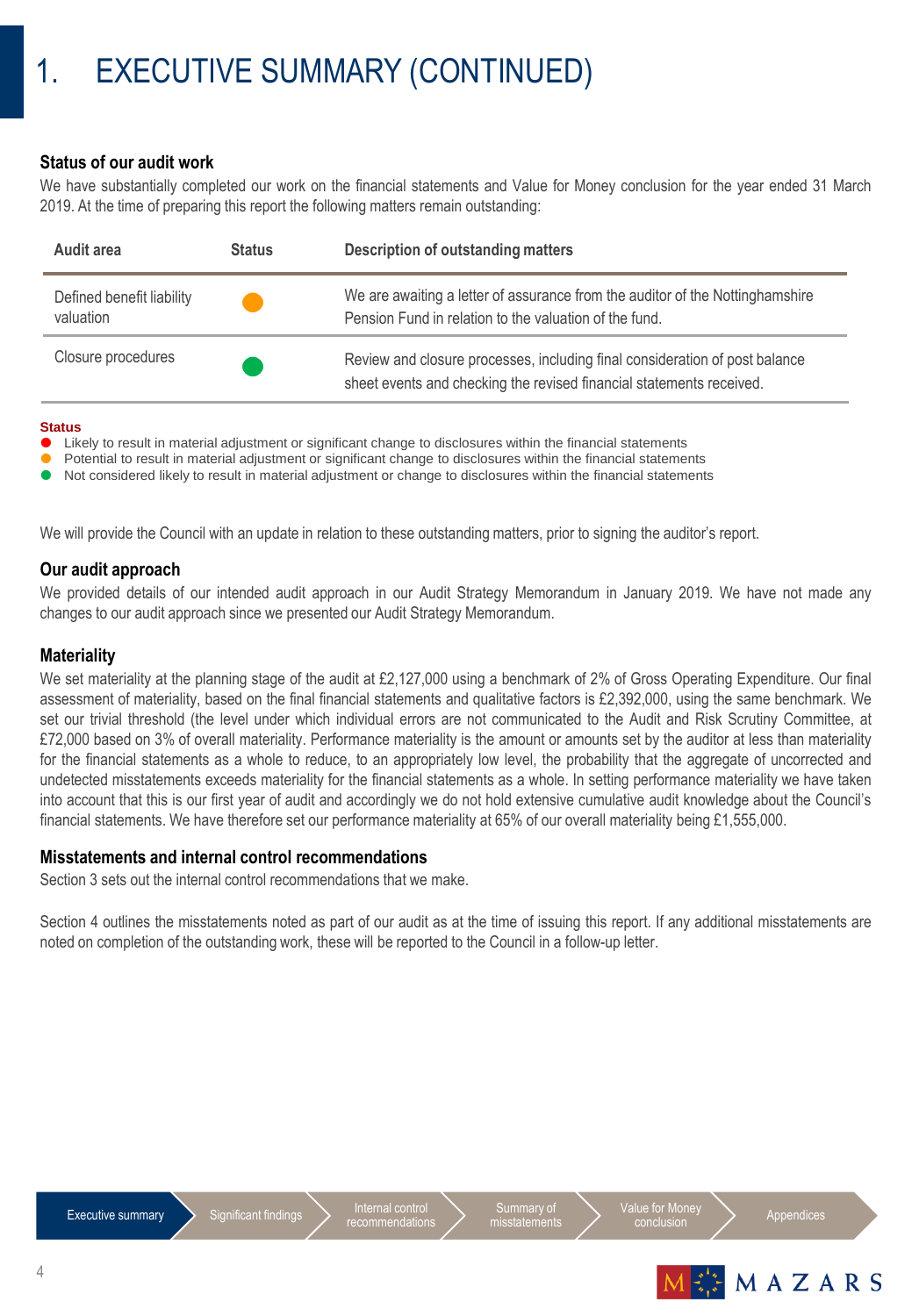### 2. SIGNIFICANT FINDINGS

Set out below are the significant findings from our audit. These findings include:

- our audit conclusions regarding significant risks and key areas of management judgement outlined in the Audit Strategy Memorandum;
- our comments in respect of the accounting policies and disclosures that you have adopted in the financial statements. On page 10 we have concluded whether the financial statements have been prepared in accordance with the financial reporting framework and commented on any significant accounting policy changes that have been made during the year;
- significant matters discussed with management; and
- any significant difficulties we experienced during the audit.

#### **Significant risks and key areas of management judgement**

As part of our planning procedures we considered the risks of material misstatement in the Council's financial statements that required special audit consideration. Although we report identified significant risks at the planning stage of the audit in our Audit Strategy Memorandum, our risk assessment is a continuous process and we regularly consider whether new significant risks have arisen and how we intend to respond to these risks. No new risks have been identified since we issued our Audit Strategy Memorandum.

#### **Significant risk Description of the risk**

Management override of controls

In all entities, management at various levels within an organisation are in a unique position to perpetrate fraud because of their ability to manipulate accounting records and prepare fraudulent financial statements by overriding controls that otherwise appear to be operating effectively. Due to the unpredictable way in which such override could occur, we consider there to be a risk of material misstatement due to fraud and thus a significant risk on all audits.

#### **How we addressed this risk**

We addressed this risk through performing audit work including:

- documenting our understanding of the processes and controls in place to mitigate the risks identified, and walking through those processes and controls to confirm our understanding;
- testing the appropriateness of journal entries recorded in the general ledger and other adjustments made in the preparation of the financial statements;
- reviewing the calculation of management's material accruals, estimates and provisions for evidence of management bias;
- evaluating the business rationale for any significant unusual transactions;
- understanding the oversight given by those charged with governance of the management processes over fraud;
- sampling accruals and provisions based on established testing thresholds; and
- reviewing material aspects of capital expenditure on property plant and equipment to check it meets the relevant accounting requirements to be capitalised.

#### **Audit conclusion**

Our audit work has provided the assurance we sought and has not identified any material issues to bring to your attention. There is no indication of management override of controls.



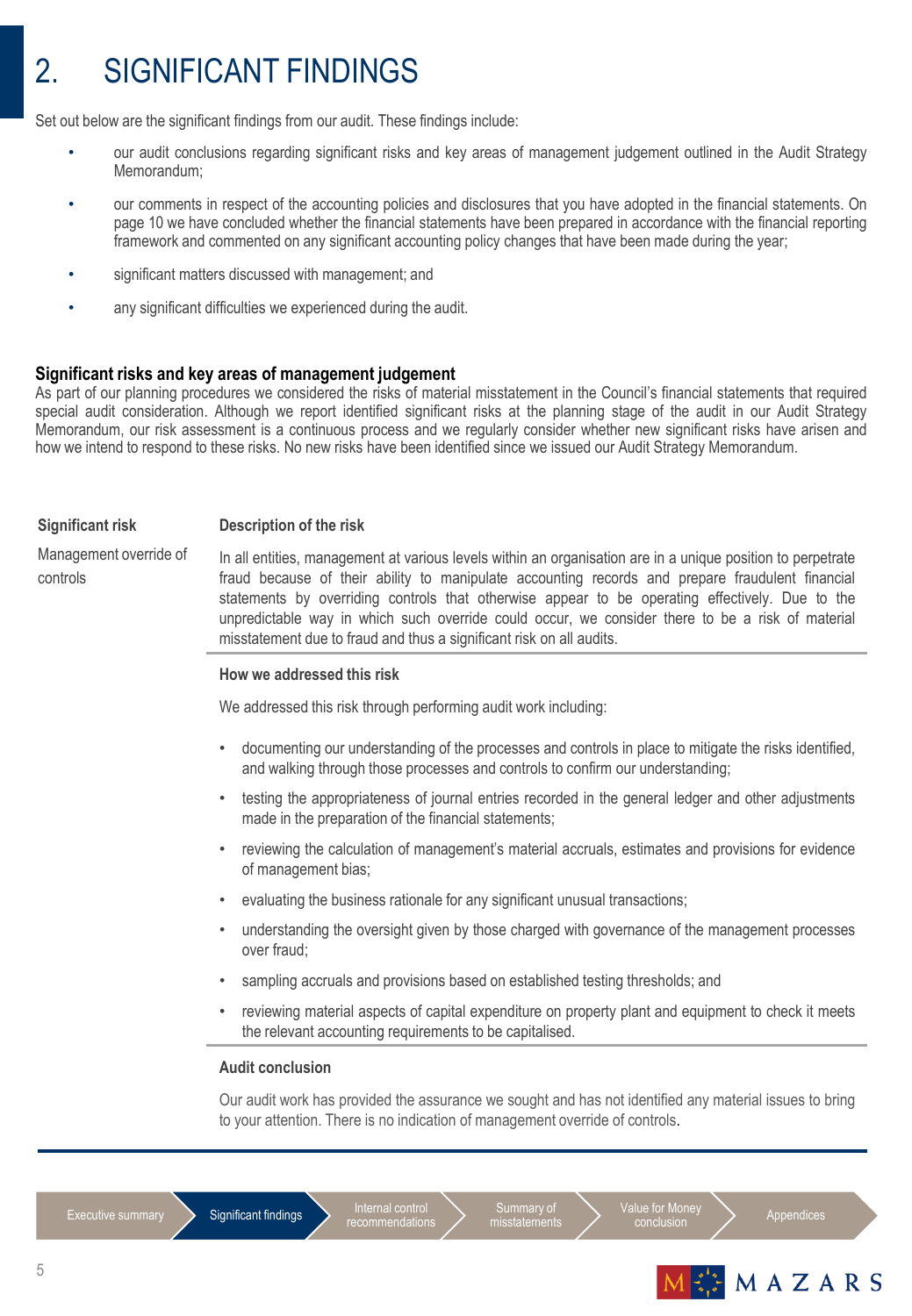#### **Significant risk**

Valuation of property, plant and equipment, investment properties and assets held for sale

#### **Description of the risk**

The Council's accounts contain material balances and disclosures relating to its holding of property, plant and equipment, investment properties and assets held for sale, with the majority of land and building assets required to be carried at valuation. Due to a high degree of estimation uncertainty associated with those held at valuation, we have determined there is a significant risk in this area.

#### **How we addressed this risk**

In relation to the valuation of property, plant and equipment, investment properties and assets held for sale we:

- critically assessed the Council valuer's scope of work, qualifications, objectivity and independence to carry out the required programme of revaluations;
- considered whether the overall revaluation methodologies used by the Council valuer are in line with industry practice, the CIPFA Code of Practice and the Council's accounting policies;
- compared valuation movements against information provided by the NAO on regional valuation trends; critically assessed the approach that the Council adopted to ensure that assets not subject to revaluation in 2018/19 were materially correct, including considering the robustness of that approach in light of the valuation information reported by the Council's valuer;
- critically assessed the treatment of the upward and downward revaluations in the Council's financial statements with regards to the requirements of the CIPFA Code of Practice;
- critically assessed the approach that the Council adopted to ensure that assets not subject to revaluation in 2018/19 were materially correct, including considering the robustness of that approach in light of the valuation information reported by the Council's valuer; and
- tested a sample of items of capital expenditure in 2018/19 to confirm that the additions were appropriately valued in the financial statements.

#### **Audit conclusion**

Our 2018/19 testing of land and buildings valuations identified a number of issues including the requirement to apply indexation amounting to £12.9million to the valuation of council dwellings. Management has addressed and corrected these matters for the 2018/19 financial statements. Our work has provided the assurance we sought.



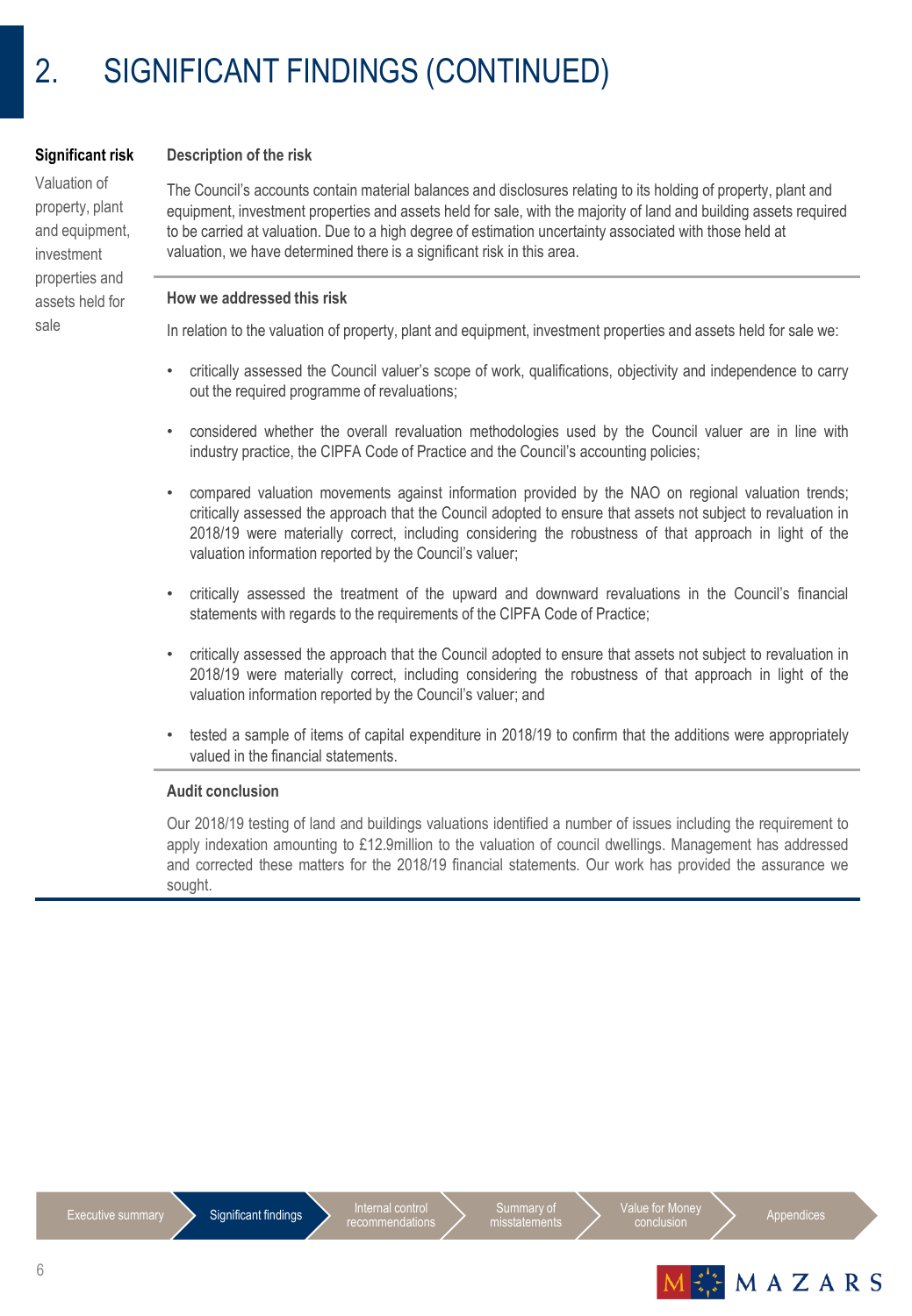#### **Significant risk Description of the risk**

Valuation of net defined benefit liability

The Council's accounts contain material liabilities relating to the local government pension scheme. The Council uses an actuary to provide an annual valuation of these liabilities in line with the requirements of IAS 19 Employee Benefits. Due to the high degree of estimation uncertainty associated with this valuation, we have determined there is a significant risk in this area.

#### **How we addressed this risk**

In relation to the valuation of the Council's defined benefit pension liability we:

- critically assessed the competency, objectivity and independence of the Nottinghamshire Pension Fund's Actuary, Barnett Waddingham;
- liaised with the auditors of the Nottinghamshire Pension Fund to gain assurance that the controls in place at the Pension Fund are operating effectively. This included consideration of the processes and controls in place to ensure data provided to the Actuary by the Pension Fund for the purposes of the IAS 19 valuation was complete and accurate;
- tested payroll transactions at the Council to provide assurance over the pension contributions which were deducted and paid to the Pension Fund by the Council;
- reviewed the appropriateness of the Pension Asset and Liability valuation methodologies applied by the Pension Fund Actuary, and the key assumptions included within the valuation. This included comparing them to expected ranges, utilising information provided by PwC, the consulting actuary engaged by the National Audit Office; and
- agreed the data in the IAS 19 valuation report provided by the Fund Actuary for accounting purposes to the pension accounting entries and disclosures in the Council's financial statements.

#### **Audit conclusion**

Our work identified that the valuation of the Council's defined benefit pension liability did not reflect the year-end value of the Nottinghamshire Pension Fund nor the impact of the recent judgement made in relation the McCloud case. In this regard it is worth noting that the impact of the recent judgement made in relation the McCloud case is a national issue affecting all councils. The Council has adjusted its 2018/19 financial statements to reflect these matters and our work has provided the assurance we sought.



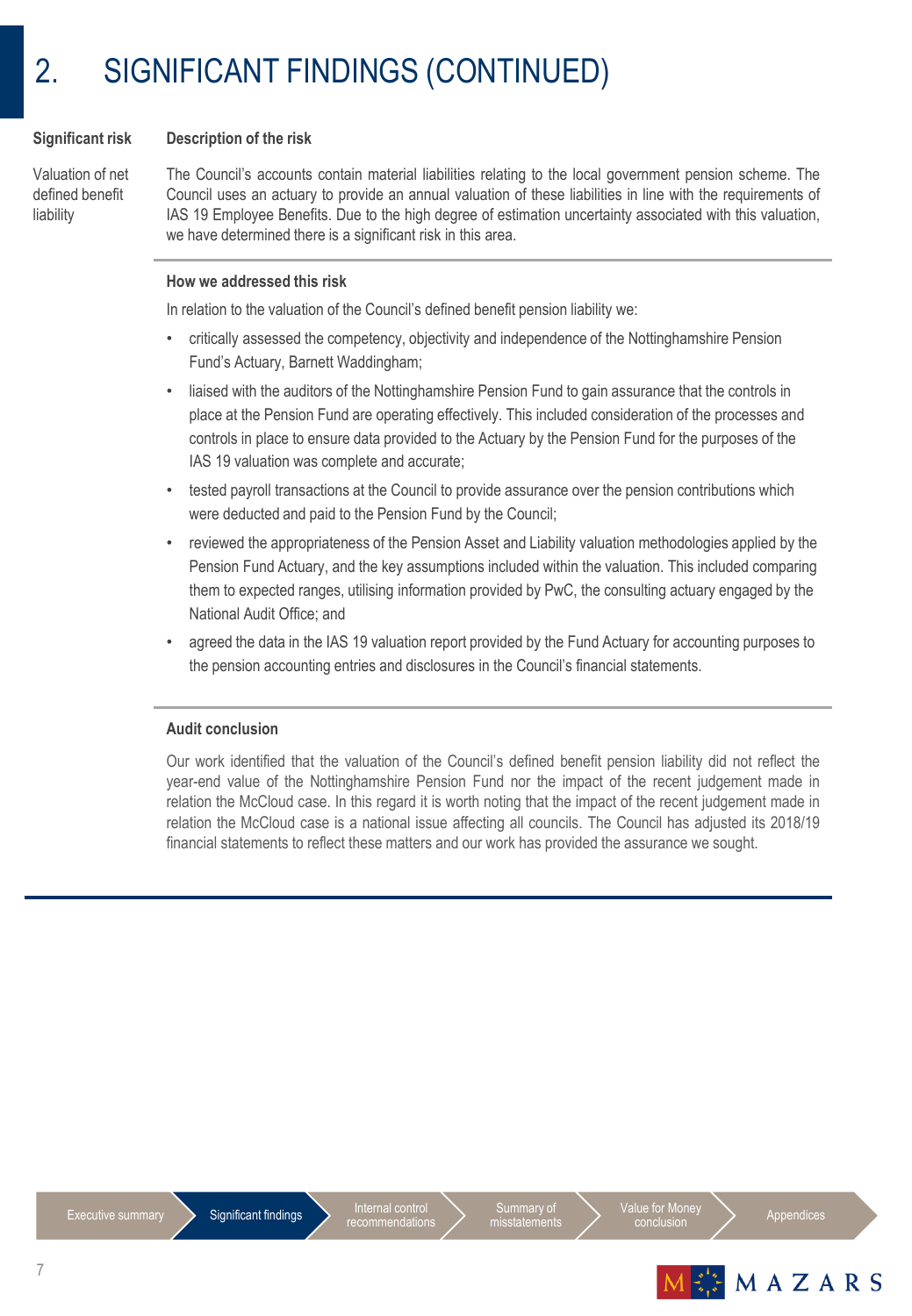#### **Significant risk Description of the risk**

Transfer of A1 Housing activities

During 2018/19 the Council transferred the housing functions provided by A1 Housing (an arms length management organisation) back into direct management by the Council. This transfer and the associated integration of these activities into the Council's operations represented a significant change management agenda. The changes involved will impact on the values detailed in the Council's accounts for 2018/19 and we have determined there is a significant risk in this area.

#### **How we addressed this risk**

In relation to the transfer of housing services we:

- considered whether appropriate methodologies had been used by the Council to ensure the relevant transactions and valuations were reflected in the Council's 2018/19 accounts;
- tested related transactions at the Council to provide assurance over the transfer values included in the Council's 2018/19 accounts;
- ensured that the Council had made appropriate disclosures to reflect the transfer; and
- agreed the data relating to A1 Housing in the IAS 19 valuation report provided by the Fund Actuary to the associated accounting entries made by the Council.

#### **Audit conclusion**

Our audit work has provided the assurance we sought and has not identified any material issues to bring to your attention.

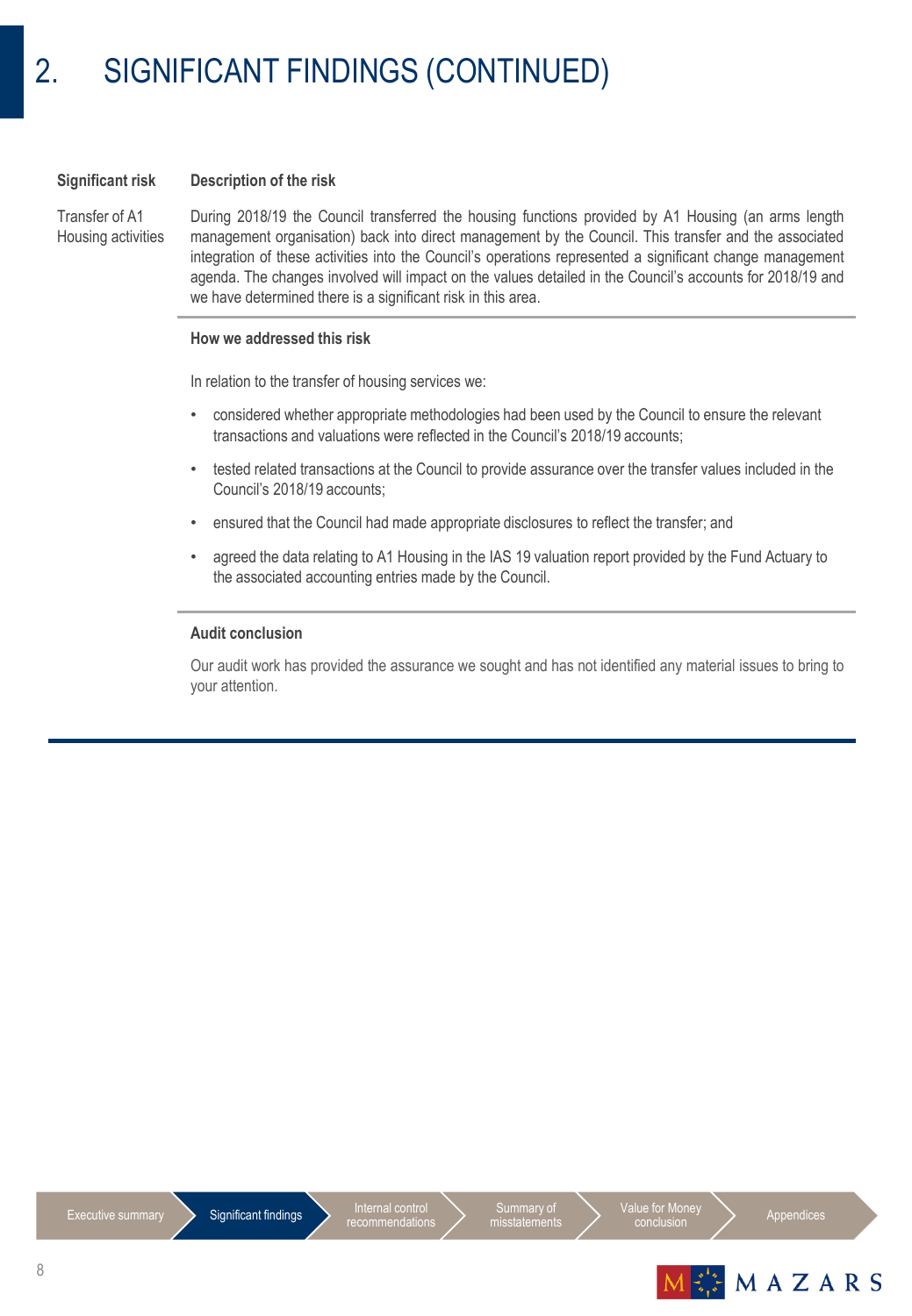| <b>Management</b><br>judgement<br>1) Debt impairment                | Description of the management judgement<br>Uncertainty exists that, in the current economic climate, the Council's provision for the impairment of<br>doubtful debts would be sufficient.                                                                                                                                     |  |  |  |  |
|---------------------------------------------------------------------|-------------------------------------------------------------------------------------------------------------------------------------------------------------------------------------------------------------------------------------------------------------------------------------------------------------------------------|--|--|--|--|
|                                                                     | How our audit addressed this area of management judgement                                                                                                                                                                                                                                                                     |  |  |  |  |
|                                                                     | In relation to the Council's provision for the impairment of doubtful debts we:                                                                                                                                                                                                                                               |  |  |  |  |
|                                                                     | reviewed the level of reported debt as at 31 March 2019 and considered the implications for any<br>$\bullet$<br>material change;                                                                                                                                                                                              |  |  |  |  |
|                                                                     | ensured that management's methodology for calculating the provision had been consistently applied<br>$\bullet$<br>and was in line with the requirements of the Code;                                                                                                                                                          |  |  |  |  |
|                                                                     | tested the collectability of both significant and a sample of other non-significant debtor balances; and<br>$\bullet$                                                                                                                                                                                                         |  |  |  |  |
|                                                                     | re-performed the basis of the calculation for the impairment of debtors.                                                                                                                                                                                                                                                      |  |  |  |  |
|                                                                     | <b>Audit conclusion</b>                                                                                                                                                                                                                                                                                                       |  |  |  |  |
|                                                                     | Our work has provided the assurance we sought and has not highlighted any material issues to bring to<br>your attention.                                                                                                                                                                                                      |  |  |  |  |
| <b>Management</b><br>judgement<br>2) Provision for<br>business rate | Description of the management judgement<br>The issue of a new rating list and a change in the appeals process has created delays in appeals being<br>notified to the Council. Consequently management need to make an assumption over the likely level of<br>appeals that will be successful based on their rating knowledge. |  |  |  |  |
| appeals against the                                                 | How our audit addressed this area of management judgement                                                                                                                                                                                                                                                                     |  |  |  |  |
| rating list                                                         | In relation to the Council's provision for business rate appeals against the rating list we:                                                                                                                                                                                                                                  |  |  |  |  |
|                                                                     | reviewed the basis of the Council's calculation of its provision by recalculating the provision, evaluating<br>٠<br>the key assumptions of the provision, vouching movements in the provision and confirming<br>completeness of entries;                                                                                      |  |  |  |  |
|                                                                     | assessed whether the provision had been calculated and recorded in accordance with the Council's<br>accounting policy;                                                                                                                                                                                                        |  |  |  |  |
|                                                                     | assessed whether the amount provided at the period end is appropriate, taking into account the<br>٠<br>Council's anticipated actual liability; and                                                                                                                                                                            |  |  |  |  |
|                                                                     | assessed whether the reconciliation of movements during the period and description of the nature of<br>the provision have been adequately disclosed in the financial statements.                                                                                                                                              |  |  |  |  |
|                                                                     | <b>Audit conclusion</b>                                                                                                                                                                                                                                                                                                       |  |  |  |  |
|                                                                     | Our work has provided the assurance we sought and has not highlighted any material issues to bring to<br>your attention.                                                                                                                                                                                                      |  |  |  |  |

Internal control<br>recommendations

Summary of misstatements



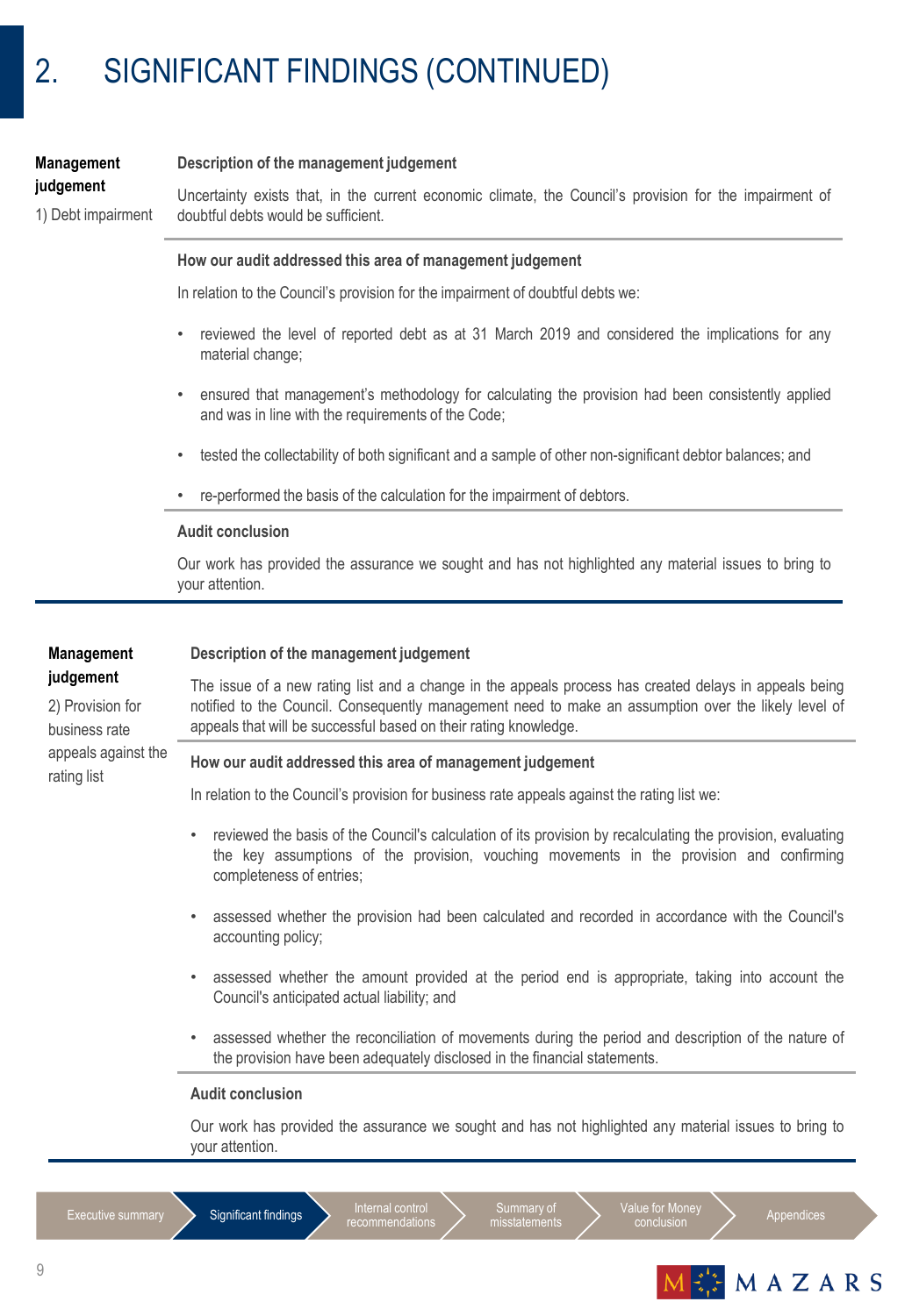| judgement         |
|-------------------|
| 3) Minimum        |
| revenue provision |
| (MRP)             |
|                   |

**Management**

#### **Description of the management judgement**

Local authorities are normally required each year to set aside some of their revenues as a provision for debt in respect of capital expenditure financed by borrowing or long term credit arrangements, by reference to the prior year's closing Capital Financing Requirement. The amount to be set aside each year is not prescribed although an overarching principle of prudency is expected to be adopted. This is supported by statutory guidance as to how this could be achieved and the Council is required to have regard to this in setting its MRP policy. Management judgement is therefore exercised is determining the level of its prudent provision.

#### **How our audit addressed this area of management judgement**

In relation to the Council's provision for minimum revenue provision (MRP) we:

- reviewed the Council's MRP policy to ensure that it has been developed with regard to the statutory guidance;
- assessed whether the provision had been calculated and recorded in accordance with the Council's policy;
- assessed whether the amount provided for the period was appropriate, taking into account the Council's Capital Financing Requirement; and
- confirmed that any charge had been accounted for in accordance with the Code.

#### **Audit conclusion**

Our work has provided the assurance we sought and has not highlighted any material issues to bring to your attention.

### **Qualitative aspects of the Council's accounting practices**

We have reviewed the Council's accounting policies and disclosures and concluded that following the amendments that have been agreed they comply with the requirements of the Code of Practice on Local Authority Accounting (the Code), appropriately tailored to the Council's circumstance. The Council's policies have been updated appropriately to reflect the changes for 2018/19 in respect of IFRS 9 (Financial Instruments) and IFRS 15 (Revenue from Contracts with Customers).

In recognition of the demands placed upon staff as a result of the earlier accounts production deadline, the Council has refined its closedown plan to enhance the project management of this complex process. This included providing working papers to aid the audit process, and officers engaging with the audit process in the period leading up to the year end in order to proactively address issues as they emerged.

Draft accounts were received from the Council on 31 May 2019. This represents a significant achievement by the finance team.

#### **Opening Balances**

We have performed relevant audit procedures on the Council's opening balances. We have no observations or matters to report relating to the opening financial position as at 1 April 2018.

Executive summary Significant findings Internal control<br>
recommendations



Value for Money<br>conclusion



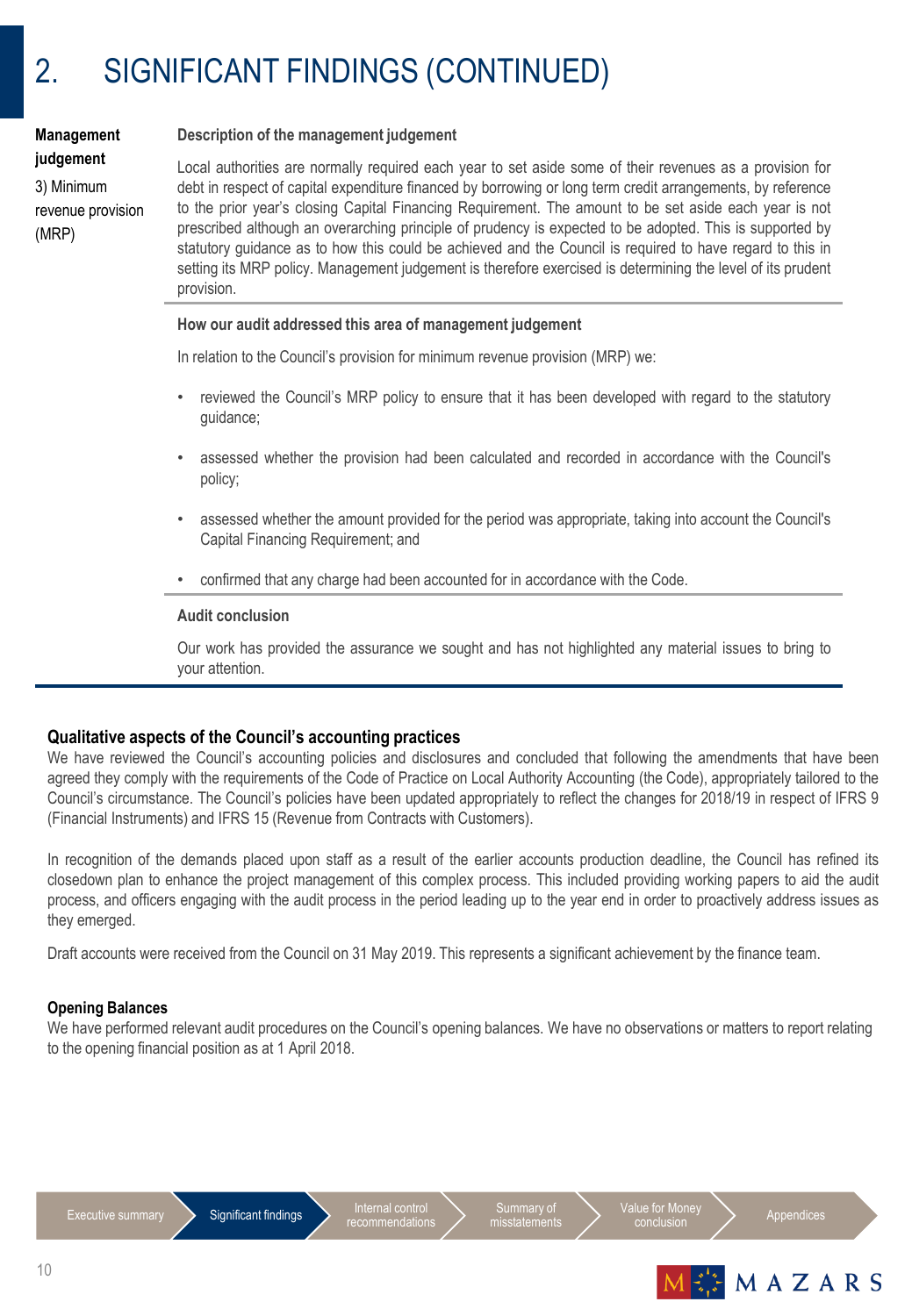#### **Significant matters discussed with management**

There have been significant issues this year relating to accounting for pensions. These issues are not specific to the Council, but are national issues impacting on many local government bodies. There have been two issues:

- The year-end value of the Nottinghamshire Pension Fund in order to produce the IAS19 report for the accounts by mid April it was necessary for the actuary to use an estimate of the value of Nottinghamshire Pension Fund assets as at 31 March 2019. The actual asset values are not known for many of the assets until early May and for pooled investment funds mid to late May. The approach taken was to use the last quarter end position (31 December 2018) supplemented with monthly valuations for January and February. The valuations were then rolled forward using the closest matched investment indices to create an estimated value for assets as at 31 March 2019 to be used in the IAS19 report. In previous years the estimate has been close to the actual valuation. However this year due to significant variations in asset valuations in the final quarter, the difference was greater; and
- The McCloud judgement this was referenced in the Council's draft financial statements. It relates to claims of discrimination in respect of protections offered to some, but not all, pension scheme members as part of reforms to public sector pensions. In December 2018, the Court of Appeal ruled in a test case that this amounted to unlawful discrimination. At the time the Council was producing its draft financial statements, the Government intended to appeal to the Supreme Court and the outcome was uncertain. During the audit period, the Government has not been granted leave to appeal, meaning that some form of restitution across all public sector pension schemes is more certain, requiring the estimated impact of this to be reflected in the pension disclosures in the financial statements, subject to materiality considerations.

Neither of these issues had a significant impact on the Council in terms of a bottom-line impact on the General Fund balance, although in practice, both these issues will place upward pressure on employers pension contributions reflecting an increased pension liability to recover over the life of the scheme.

#### **Significant difficulties during the audit**

During the course of the audit we did not encounter any significant difficulties and we have had the full co-operation of management.

#### **Wider responsibilities**

Our powers and responsibilities under the 2014 Act are broad and include the ability to:

- issue a report in the public interest;
- make statutory recommendations that must be considered and responded to publicly;
- apply to the court for a declaration that an item of account is contrary to law; and
- issue an advisory notice under schedule 8 of the 2014 Act.

We have not exercised any of these powers as part of our 2018/19 audit.

The 2014 Act also gives rights to local electors and other parties, such as the right to ask questions of the auditor and the right to make an objection to an item of account.

At the time of writing our report, we have not received any questions or objections.



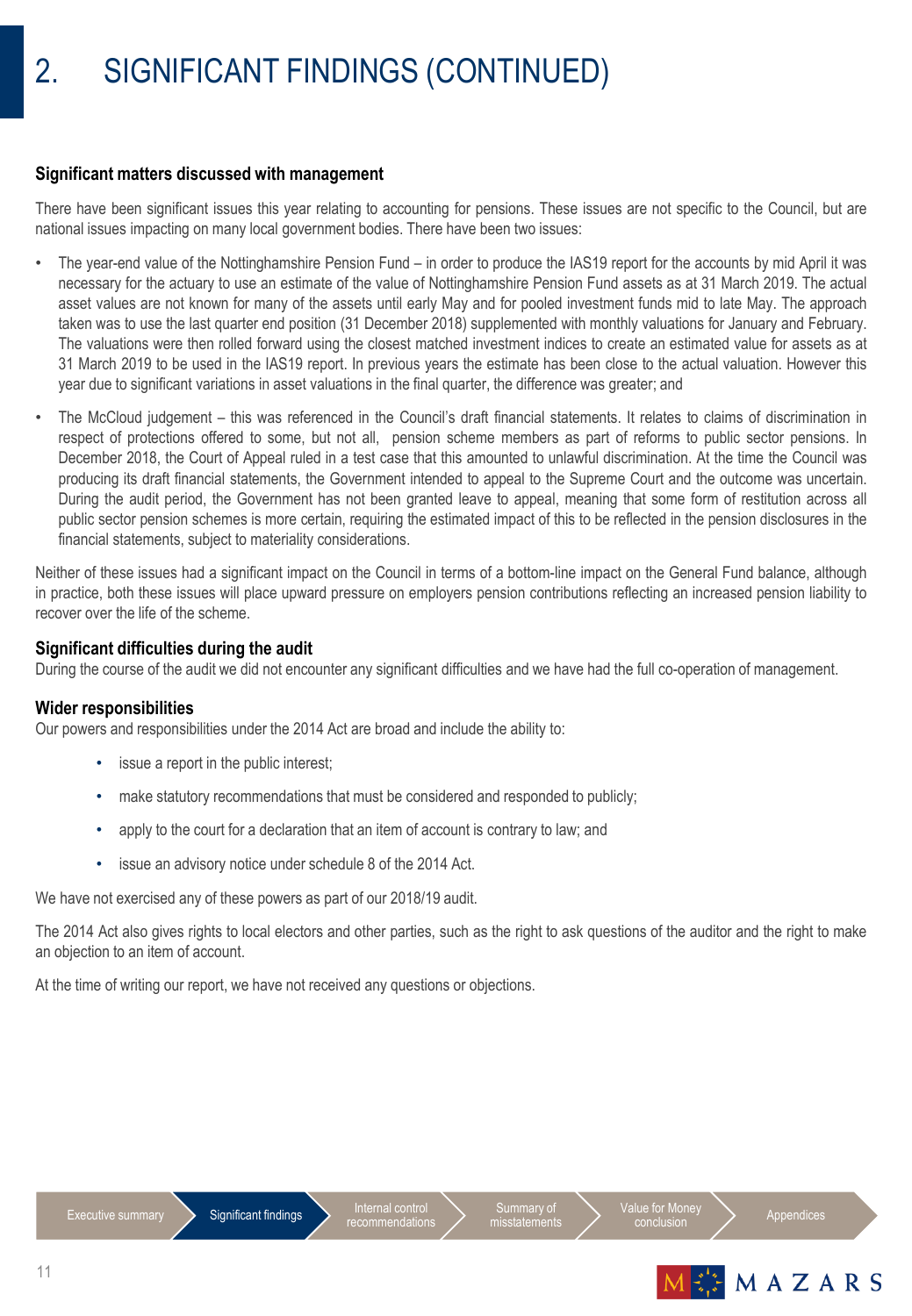### 3. INTERNAL CONTROL RECOMMENDATIONS

The purpose of our audit is to express an opinion on the financial statements. As part of our audit we have considered the internal controls in place relevant to the preparation of the financial statements. We do this in order to design audit procedures to allow us to express an opinion on the financial statement and not for the purpose of expressing an opinion on the effectiveness of internal control, nor to identify any significant deficiencies in their design or operation.

The matters reported are limited to those deficiencies and other control recommendations that we have identified during our normal audit procedures and that we consider to be of sufficient importance to merit being reported. If we had performed more extensive procedures on internal control we might have identified more deficiencies to be reported or concluded that some of the reported deficiencies need not in fact have been reported. Our comments should not be regarded as a comprehensive record of all deficiencies that may exist or improvements that could be made.

Our findings and recommendations are set out below. We have assigned priority rankings to each of them to reflect the importance that we consider each poses to your organisation and, hence, our recommendation in terms of the urgency of required action. In summary, the matters arising fall into the following categories:

| <b>Priority ranking</b> | <b>Description</b>                                                                                                                                                                                                                                                          | 2018/19 issues<br>identified | 2017/18 issues<br>reported |
|-------------------------|-----------------------------------------------------------------------------------------------------------------------------------------------------------------------------------------------------------------------------------------------------------------------------|------------------------------|----------------------------|
| $1$ (high)              | In our view, there is potential for financial loss, damage to reputation or<br>loss of information. This may have implications for the achievement of<br>business strategic objectives. The recommendation should be taken<br>into consideration by management immediately. | 0                            | 0                          |
| 2 (medium)              | In our view, there is a need to strengthen internal control or enhance<br>business efficiency. The recommendations should be actioned in the<br>near future.                                                                                                                | 2                            | 2                          |
| $3$ (low)               | In our view, internal control should be strengthened in these additional<br>areas when practicable.                                                                                                                                                                         | 5                            | 0                          |





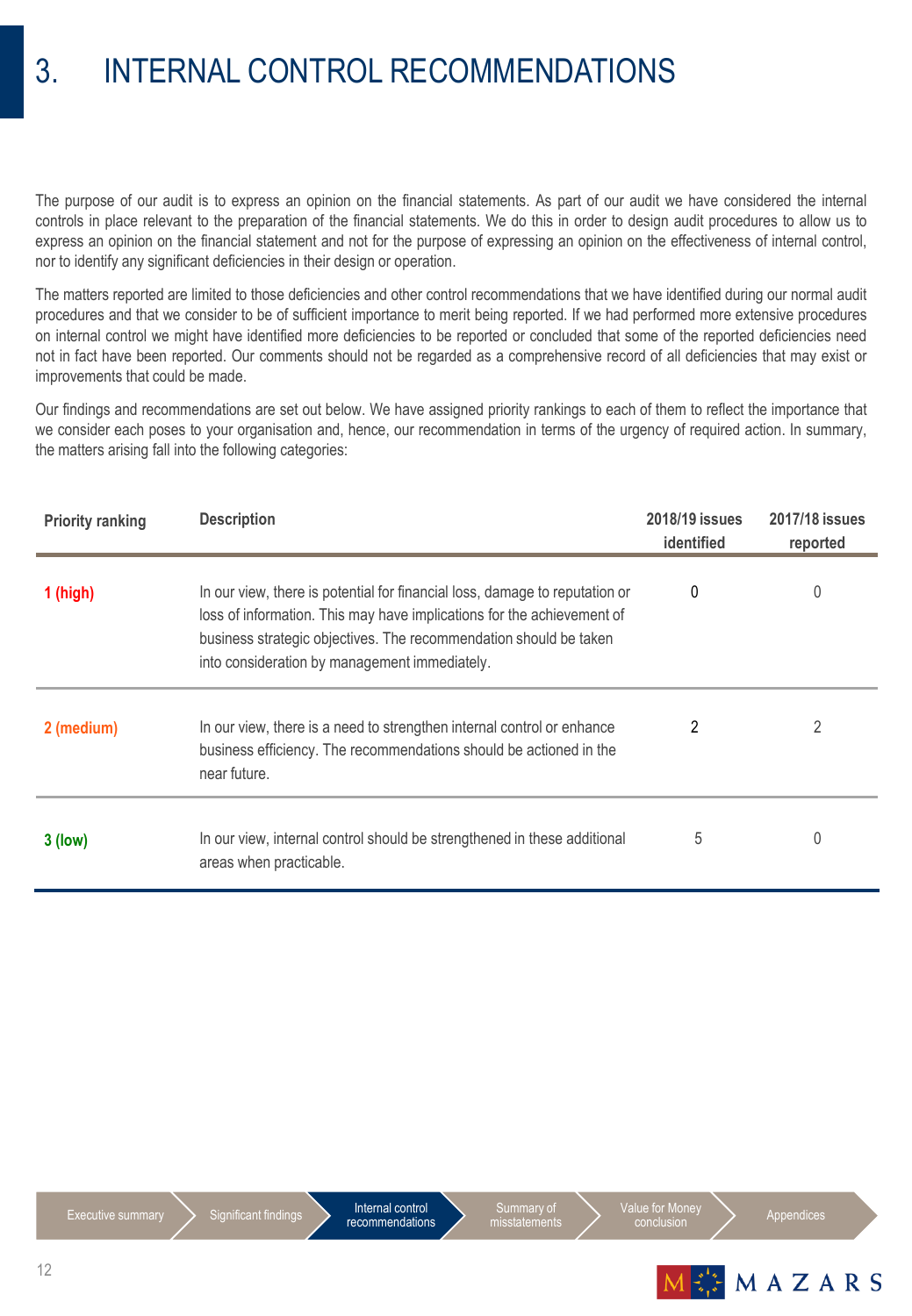### **Other deficiencies in internal control – Level 2**

#### **Council Dwelling Valuation and Indexation – Level 2**

#### **Description of deficiency**

The Council Dwellings valuation was undertaken as at 31 December 2018, however the indexation from December to March 2019 was not recognised in the unaudited statement of accounts, resulting in a £12.9m adjustment.

#### **Potential effects**

There was potential for a financial error. It is however recognised that the indexation information required to make the required adjustment is not available until after the end of the financial year.

#### **Recommendation**

We recommend that valuations which are not conducted at the year end are appropriately indexed up to the relevant year end value.

#### **Management response**

In future years we are looking to carry out valuations without using indexation, which should address the issue.

#### **Expenditure and Income by Nature – Level 2**

#### **Description of deficiency**

The expenditure per the Expenditure and Income by Nature disclosure did not reconcile to the Comprehensive Income and Expenditure Statement.

#### **Potential effects**

There was potential for a financial error.

#### **Recommendation**

We recommend that a reconciliation is conducted to ensure the Comprehensive Income and Expenditure Statement reconciles to the Expenditure and Income by Nature disclosure.

#### **Management response**

Control checks will be built into future years' Statement of Accounts working papers to reconcile the two notes.







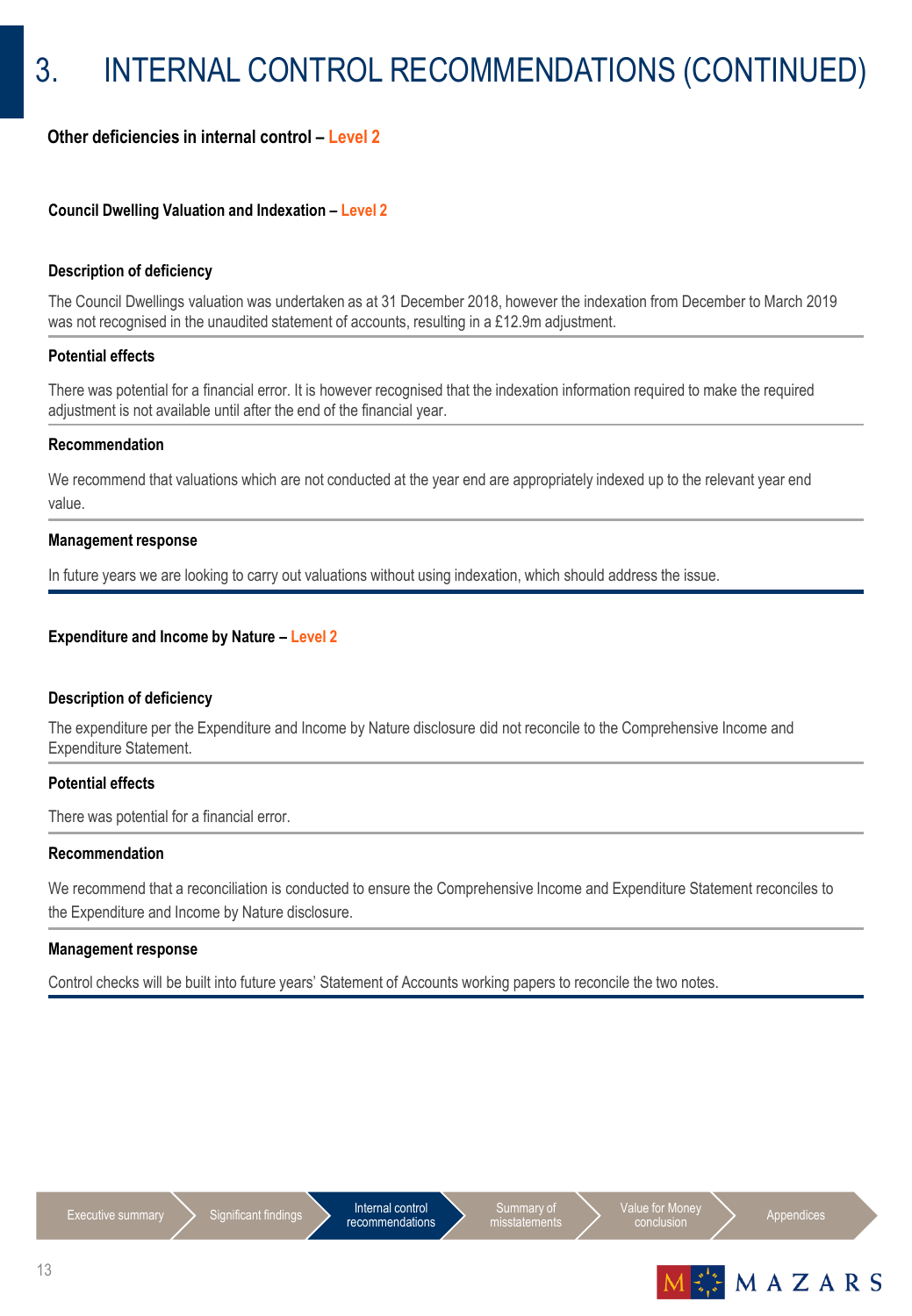#### **Other recommendations on internal control – Level 3**

#### **Minimum Revenue Provision - Level 3**

#### **Description of deficiency**

Within the Minimum Revenue Provision calculations, there are two assets being charged over a period in excess of the CIPFA guide maximum of 50 years.

#### **Potential effects**

The Minimum Revenue Provision calculations could be undertaken incorrectly and lead to an error in the Council's financing arrangements.

#### **Recommendation**

We recommend that all assets are charged over a maximum useful economic life of up to 50 years as advised by CIPFA.

#### **Management response**

The MRP calculation will be adjusted accordingly in 2019/20 and asset lives will be reviewed to ensure all lives are 50 years or less.

#### **Asset Held for Sale Valuation – Level 3**

#### **Description of deficiency**

Nurseries and Greenhouses were transferred to Assets Held for Sale at an incorrect value, as they were not appropriately recognised at the valuation amount.

#### **Potential effects**

Assets would be incorrectly stated if they were not recognised at the value per the valuation certificates.

#### **Recommendation**

We recommend that all assets are checked against the valuation certificates to ensure they are being recognised at the correct value.

#### **Management response**

Assets are checked against the valuation certificates as part of the year end process. There was a technical problem with the processing of this downward revaluation in the fixed asset system. We were aware of the issue and it was addressed after the draft financial statement had been issued. In future, we will put processes in place to ensure this does not reoccur.





Value for Money<br>
conclusion
<br>
appendices

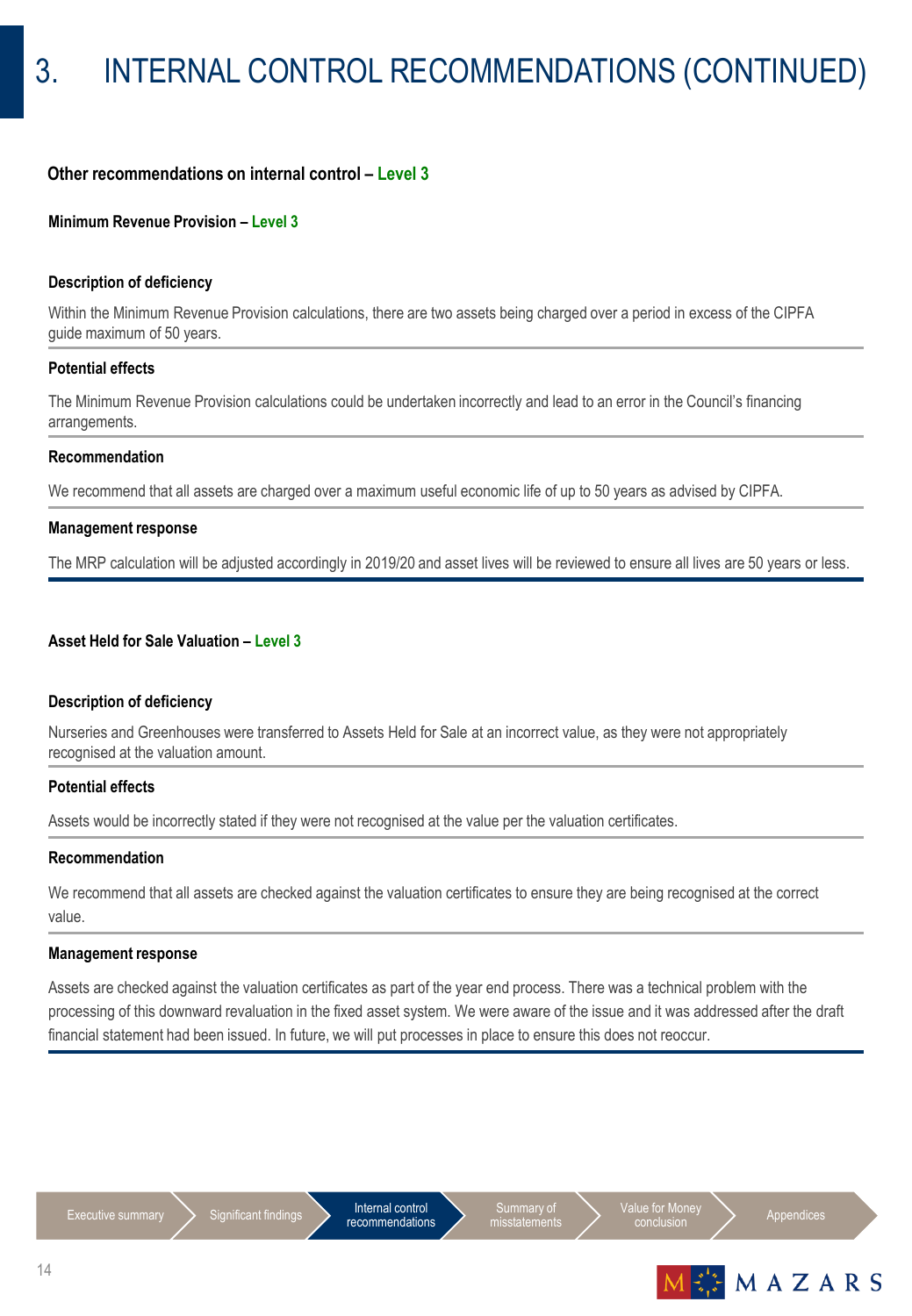### **Other recommendations on internal control – Level 3 (continued)**

#### **Property, Plant and Equipment – Level 3**

#### **Description of deficiency**

There were differences identified between the Fixed Asset Register and the Unaudited Financial Statements, there was no Net Book Value impact, however the differences involved affected the cost and accumulated depreciation amounts.

#### **Potential effects**

There is a risk regarding the misstatement of assets and/or financial error.

#### **Recommendation**

We recommend that detailed reconciliations are conducted to ensure the Fixed Asset Register reconciles to the Financial Statements.

#### **Management response**

Detailed reconciliations will be carried out in future years.

#### **Related Parties – Level 3**

#### **Description of deficiency**

There are two councillors who have not returned signed declaration of independence forms.

#### **Potential effects**

There is a risk of undetected related party transactions.

#### **Recommendation**

We recommend that signed declarations of independence are completed and collated for all councillors.

#### **Management response**

We make every effort to collect signed declarations and will continue to do so in future years.





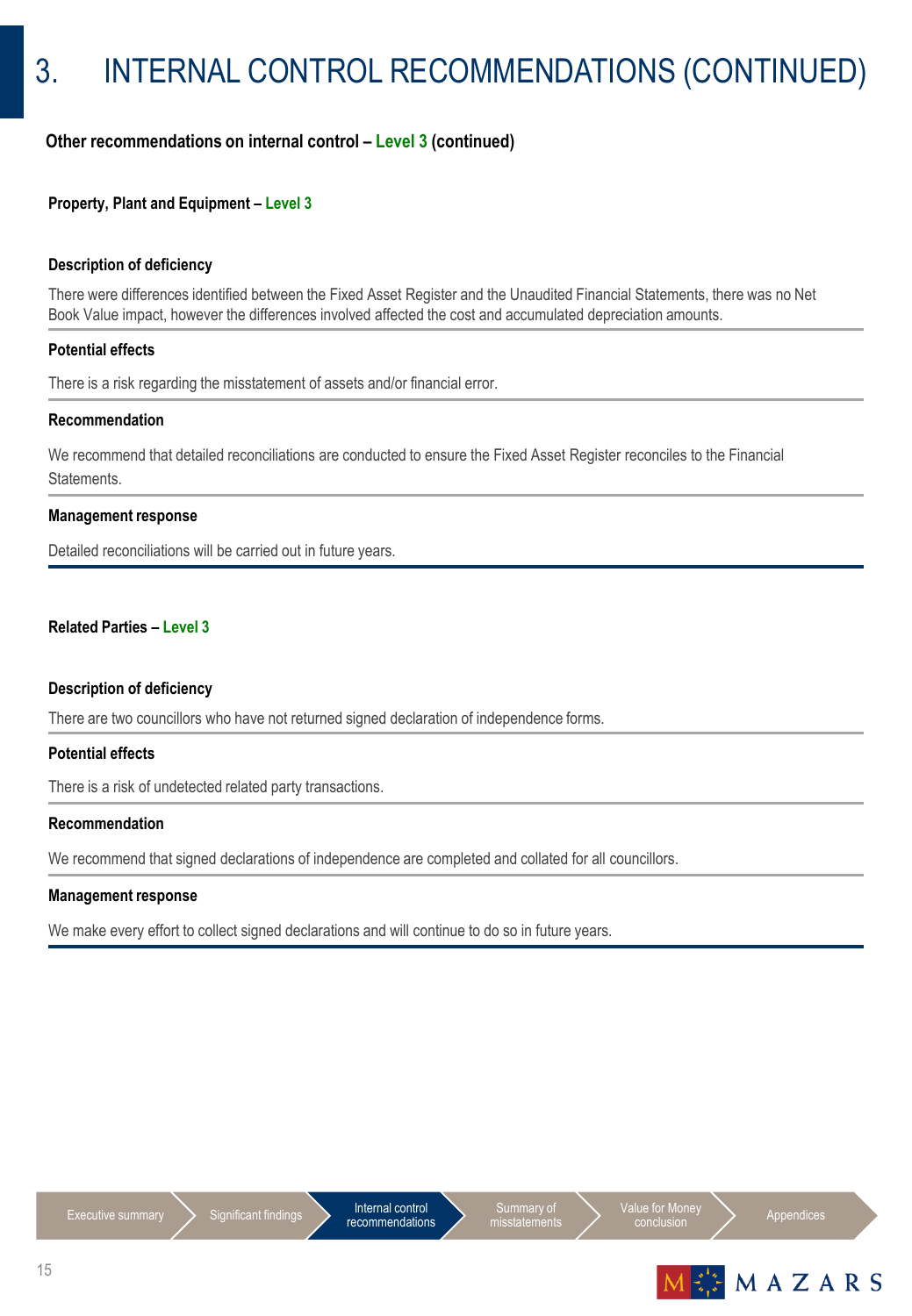## 3. INTERNAL CONTROL RECOMMENDATIONS (CONTINUED)

### **Other recommendations on internal control – Level 3 (continued)**

#### **Contingent Asset – Level 3**

#### **Description of deficiency**

A contingent asset relating to a HMRC VAT claim has been settled after the year end.

#### **Potential effects**

The VAT debtor balance is understated at the year end.

#### **Recommendation**

We recommend that contingent assets and liabilities are reviewed after the year-end to ensure the position is being correctly reflected in the Financial Statements.

#### **Management response**

Comments noted.





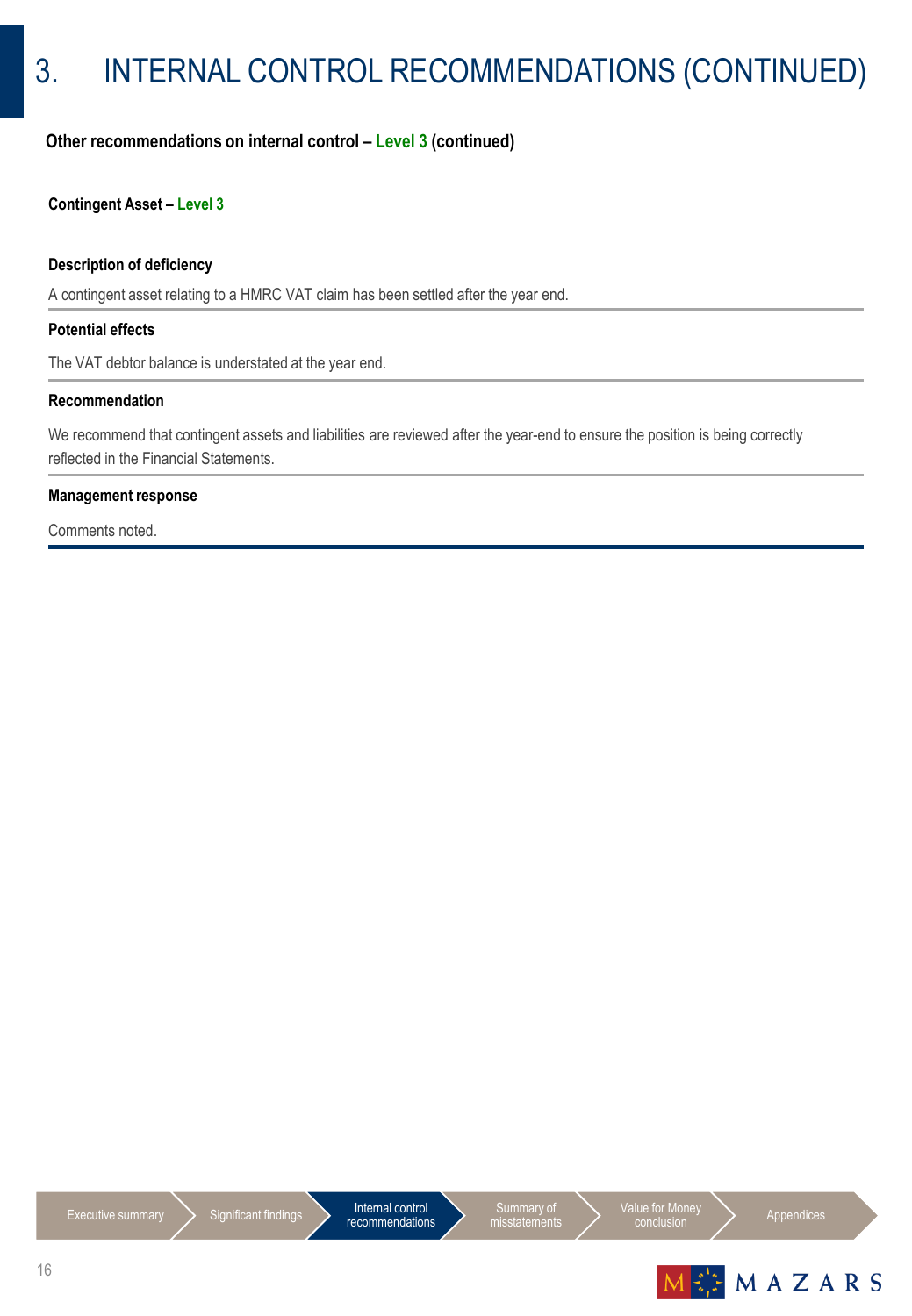#### **Follow up of previous internal control points**

We set out below an update on the two internal control points raised by KPMG in the prior year.

#### **Controls in place in regard to the valuation process – Level 2**

KPMG's 2017/18 testing of the valuation work undertaken found there was a need to ensure that valuations are appropriately reviewed and revisited to ensure accurate entries are made in the statement of accounts.

#### **Potential effects**

There was a potential risk that the values of property, plant and equipment, investment properties and assets held for sale in the statement of accounts may be misstated.

#### **2018/19 update**

Our 2018/19 testing of the valuation of property, plant and equipment identified a number of valuation issues which we have set out in this report.

#### **Assurance over the controls operated by third parties– Level 2**

KPMG's 2017/18 testing of the Council's IT control environment found that there was a need to put arrangements in place to gain assurance over the controls operated by the third party service organisations involved in the provision of the Authority's Payroll and HR system and financial ledger system.

#### **Potential effects**

The Council did not have assurance over the controls operated by such third parties to safeguard the Council's information.

#### **2018/19 update**

Our 2018/19 testing indicated that such assurances were now being sought on an ongoing basis.



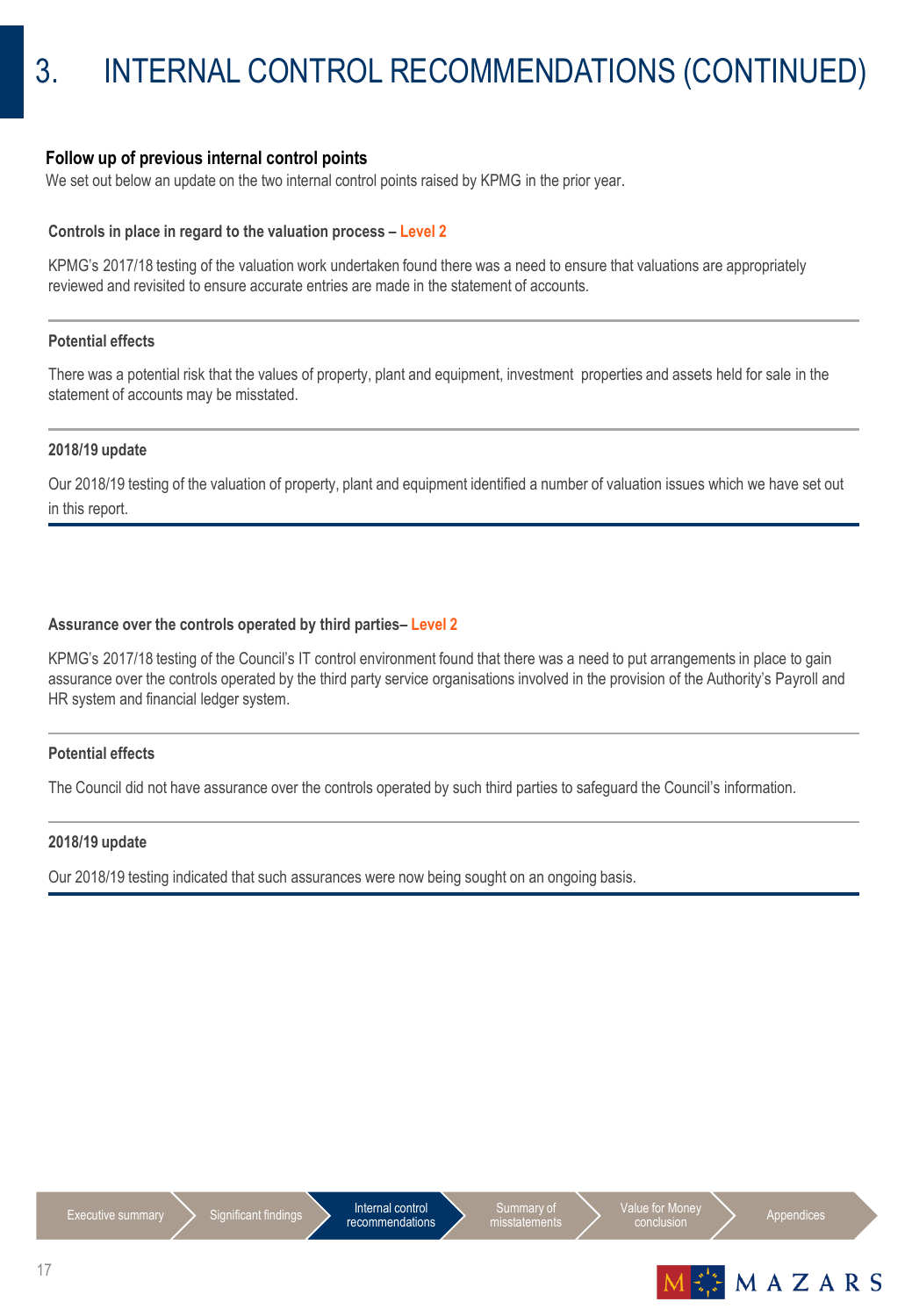### 4. SUMMARY OF MISSTATEMENTS

We set out below the misstatements identified for adjustment during the course of the audit, above the level of our trivial threshold of £72,000.

There was one unadjusted misstatement that was identified during the course of our audit which management has assessed as not being material, either individually or in aggregate, to the financial statements and does not currently plan to adjust.

The table below outlines the misstatement that has not been adjusted by management during the course of the audit.

#### **UNADJUSTED**

|    |                                                                                                                                                  | <b>Comprehensive</b><br>Income and<br><b>Expenditure</b><br><b>Statement and MIRS</b> |              | <b>Balance sheet</b> |              |
|----|--------------------------------------------------------------------------------------------------------------------------------------------------|---------------------------------------------------------------------------------------|--------------|----------------------|--------------|
|    |                                                                                                                                                  | Dr<br>£'000s                                                                          | Cr<br>£'000s | Dr<br>£'000s         | Cr<br>£'000s |
| 1. | DR Vat Debtor<br>CR Income<br><b>CR Adviser cost</b><br>Being the adjustment required to recognise a settled contingent asset at the year<br>end |                                                                                       | (319)        | 404                  | (85)         |

The table below outlines the misstatements that have been adjusted by management during the course of the audit.

### **ADJUSTED**

|    |                                                                                                                              | <b>Before ((£'000)</b> | After (£'000) |
|----|------------------------------------------------------------------------------------------------------------------------------|------------------------|---------------|
| 1. | Balance Sheet - Net Pension Liability                                                                                        | 72,018                 | 74,056        |
|    | Comprehensive Income and Expenditure Statement-<br>Cost of Services: Service Costs                                           | 20,588                 | 21,492        |
|    | Comprehensive Income and Expenditure Statement -<br>Financing and Investment Income and Expenditure:<br>Net interest expense | 1,738                  | 1,738         |
|    | Total re-measurements recognised in Other<br>Comprehensive Income and Expenditure                                            | 13,934                 | 15,972        |
|    | Undated figures as a result of a revised actuarial valuation, taking into account assumptions for the McCloud judgement      |                        |               |

Updated figures as a result of a revised actuarial valuation, taking into account assumptions for the McCloud judgement *and the actual performance of the pension fund to 31 March 2019. There are also additional consequential changes to the Pension Fund note, but none of these items significantly impact the Council's General Fund.*

Executive summary  $\sum$  Significant findings  $\sum$  Internal control



Value for Money<br>
conclusion
<br>
appendices

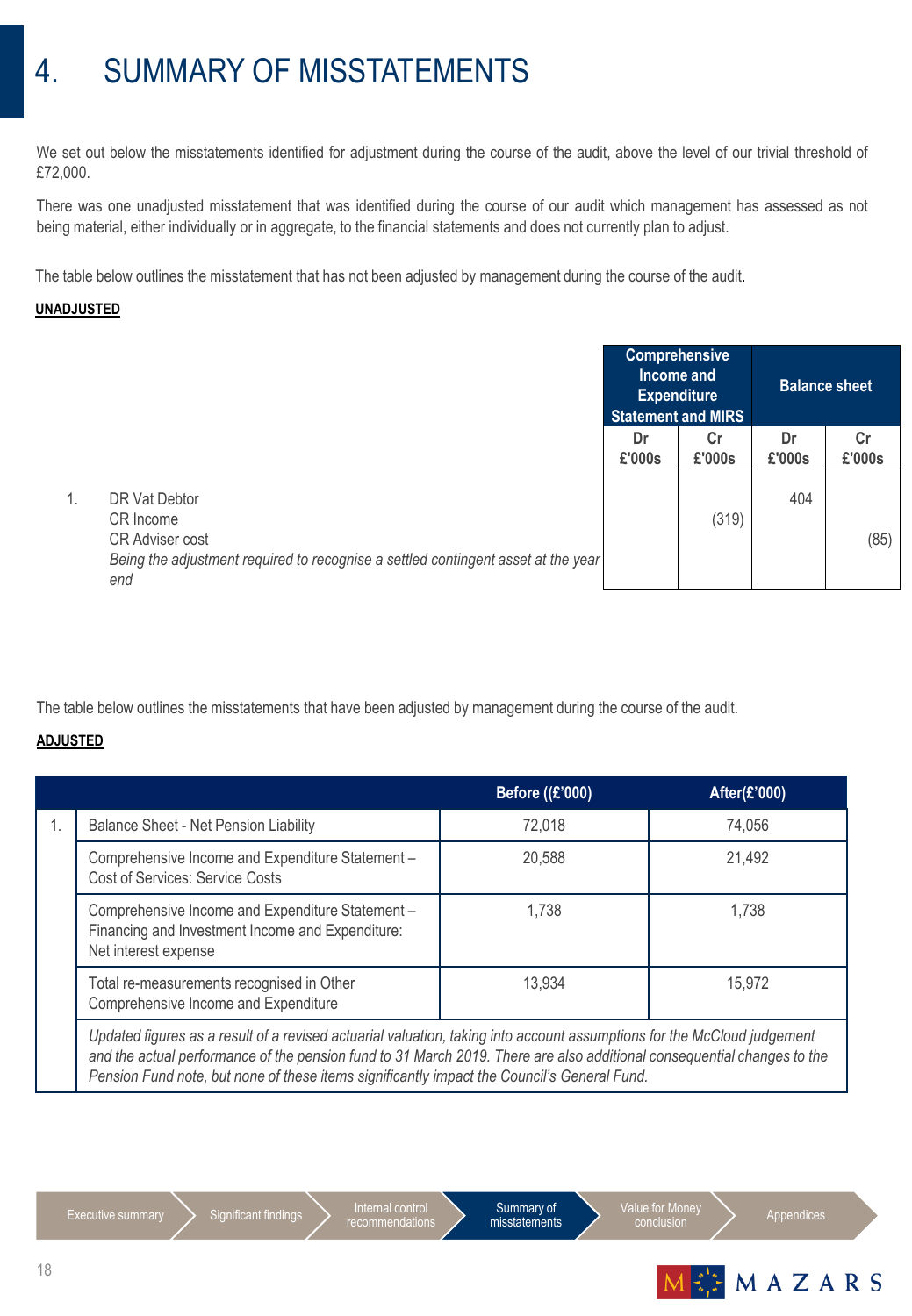### 4. SUMMARY OF MISSTATEMENTS (CONTINUED)

|                |                                                                                                                                                                                                                                                                                               | <b>Comprehensive Income</b><br>and Expenditure<br><b>Statement and MIRS</b> |              | <b>Balance sheet</b> |              |
|----------------|-----------------------------------------------------------------------------------------------------------------------------------------------------------------------------------------------------------------------------------------------------------------------------------------------|-----------------------------------------------------------------------------|--------------|----------------------|--------------|
|                |                                                                                                                                                                                                                                                                                               | Dr<br>£'000s                                                                | Cr<br>£'000s | Dr<br>£'000s         | Cr<br>£'000s |
| 2.             | DR Long term borrowings<br>CR Short term borrowings<br>Being the adjustment to correctly recognise PWLB due within one year                                                                                                                                                                   |                                                                             |              | 4,000                | (4,000)      |
| 3.             | DR Cash and Bank<br><b>CR ST Investments</b><br>Being the adjustment to recognise the short term investments within cash and<br>bank to remain comparable year on year                                                                                                                        |                                                                             |              | 2,000                | (2,000)      |
| 4.             | <b>DR Revaluation Reserve</b><br><b>CR Council Dwellings</b><br>Being the adjustment to Council Dwellings due to the change in indexation from<br>December 2018 to March 2019                                                                                                                 |                                                                             |              | 12,926               | (12, 926)    |
| 5.             | DR Depreciation written out to Revaluation Reserve (Council Dwellings)<br>CR Depreciation charge (Council Dwellings)<br>Being the adjustment to depreciation of Council Dwellings which should have<br>been recognised in the revaluation reserve                                             |                                                                             | (1,053)      |                      | 1,053        |
| 6.             | <b>DR Revaluation Reserve</b><br>CR Asset Held for Sale<br>Being the adjustment to recognise the correct value of the Nurseries and<br>Greenhouses, as a result of a valuation conducted on an asset held for sale                                                                            |                                                                             |              | 75                   | (75)         |
| 7 <sub>1</sub> | DR Assets Held for Sale<br>CR Tangible Fixed Asset - OLB<br>Being the adjustment to transfer the Farr Centre Off Chapel Walk from Other<br>Land & Buildings to Assets Held For Sale                                                                                                           |                                                                             |              | 49                   | (49)         |
| 8.             | DR Revaluation Reserve - Cost (Other Land and Buildings)<br>CR Depreciation written out to RR (Other Land and Buildings)<br>Being the adjustment to balance the discrepancy between Other Land &<br>Building cost / depreciation offset by a compensating error on the Revaluation<br>Reserve |                                                                             |              | 10                   | (10)         |
| 9.             | DR Deferred Capital Receipts Reserve<br>CR Capital Adjustment Account<br>Being the adjustment to reclassify an amount from the capital adjustment<br>account to the deferred capital receipts reserve                                                                                         |                                                                             |              | 28                   | (28)         |

Internal control<br>recommendations

Summary of misstatements

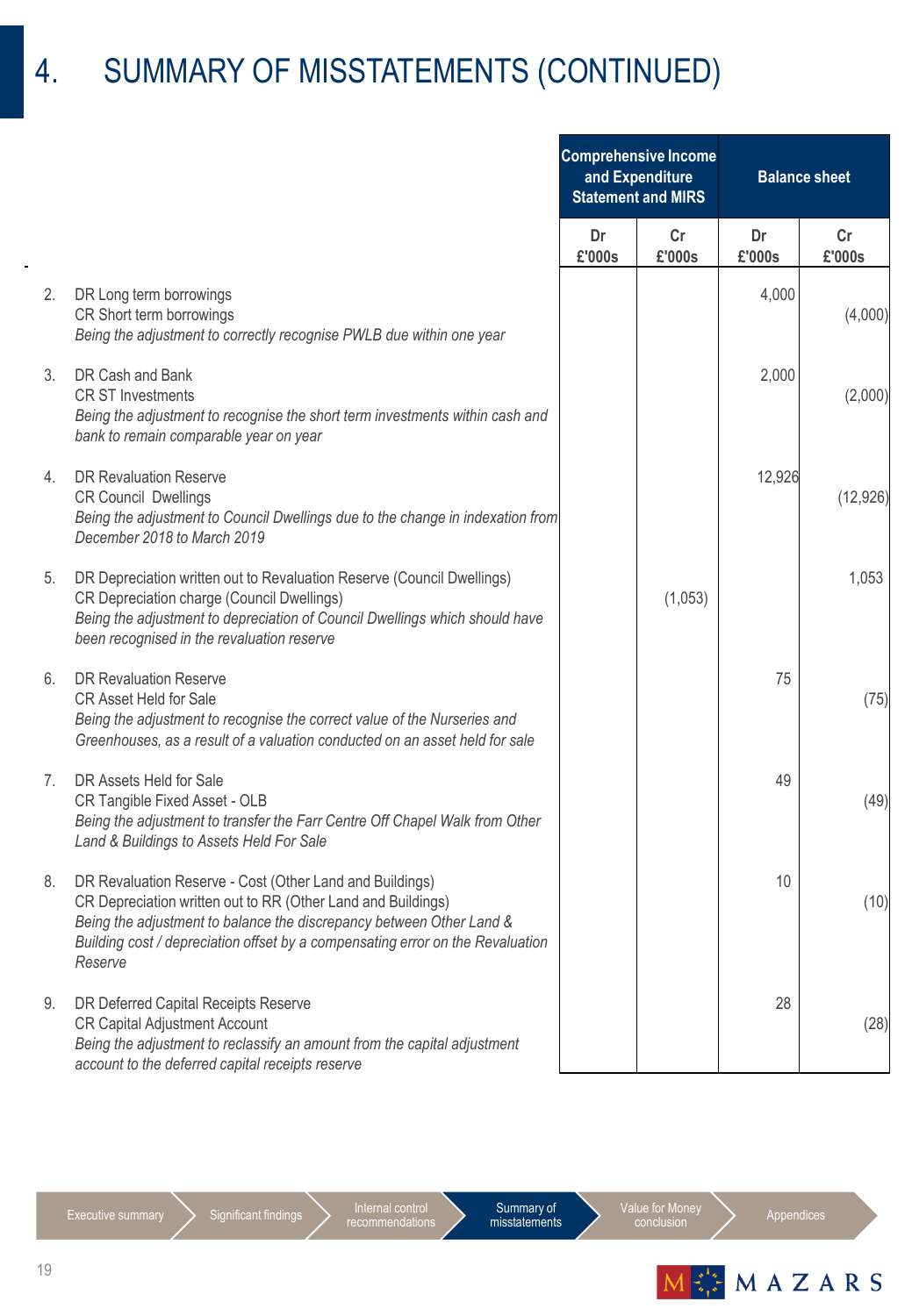#### **Disclosure amendments**

During our review of the financial statements we identified some minor amendments to the disclosures made. These disclosure issues included the following and were corrected by the Council in the final version of its financial statements for 2018/19.

- 1. Accounting polices There were several cases whereby the accounting policies had missing paragraphs compared to the prior year accounting polices.
- 2. Number of compulsory redundancies The number of compulsory redundancies declared in the 2017/18 statement of accounts was stated as being 4. This was a misstatement and should have read 3. The restatement adjustment has been made in the 2018/19 accounts.
- 3. Collection Fund Notes (Band D) The table presented in the 2017/18 Statement of Accounts was incorrect; rather than showing the values for years 16/17 and 17/18 it stated the values relating to 17/18 and 18/19. Therefore the table in the 2018/19 Statement remains unchanged from last year as the band D values for 17/18 and 18/19 are now correctly presented.
- 4. Expenditure and Funding Analysis Statement The positioning of the Expenditure & Funding Analysis Statement indicated that it was part of the Core Financial Statements which is not the case and has therefore been corrected.



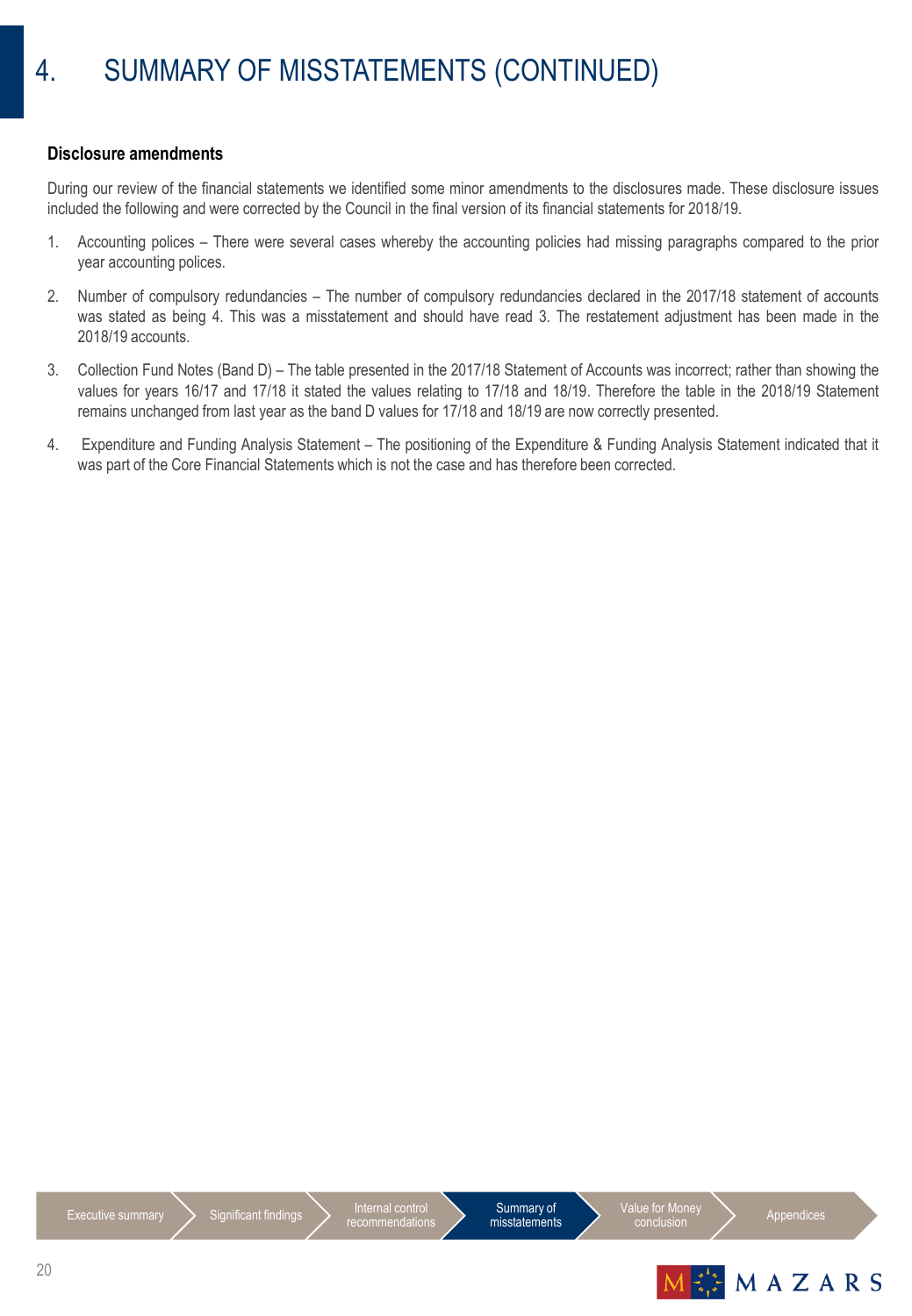#### **Our approach to Value for Money**

We are required to form a conclusion as to whether the Council has made proper arrangements for securing economy, efficiency and effectiveness in its use of resources. The NAO issues guidance to auditors that underpins the work we are required to carry out in order to form our conclusion, and sets out the criterion and sub-criteria that we are required to consider.

The overall criterion is that, 'in all significant respects, the Council had proper arrangements to ensure it took properly informed decisions and deployed resources to achieve planned and sustainable outcomes for taxpayers and local people.' To assist auditors in reaching a conclusion on this overall criterion, the following sub-criteria are set out by the NAO:

- Informed decision making
- Sustainable resource deployment
- Working with partners and other third parties

Commentary against each of the sub-criteria, and an indication of whether arrangements are in place, is provided below.

| Sub-criteria                | <b>Commentary</b>                                                                                                                                                                                                                                                          | Arrangements in place? |
|-----------------------------|----------------------------------------------------------------------------------------------------------------------------------------------------------------------------------------------------------------------------------------------------------------------------|------------------------|
| Informed decision<br>making | We reviewed financial, performance and risk management reports<br>throughout the year and attended meetings of the Audit and Risk Scrutiny<br>Committee. We did not identify any concerns regarding data quality or the<br>decision-making process.                        | Yes                    |
|                             | We considered the following aspects of proper arrangements specified by the<br>National Audit Office as part of our risk assessment, and, based on our risk-<br>based approach, we did not identify any significant issues or exceptions in<br>the Council's arrangements: |                        |
|                             | a) Acting in the public interest, through demonstrating and applying the<br>principles and values of sound governance;                                                                                                                                                     |                        |
|                             | b) Understanding and using appropriate and reliable financial and<br>performance information to support informed decision making and<br>performance management;                                                                                                            |                        |
|                             | c) Reliable and timely financial reporting that supports the delivery of<br>strategic priorities; and                                                                                                                                                                      |                        |
|                             | d) Managing risks effectively and maintaining a sound system of internal<br>control.                                                                                                                                                                                       |                        |



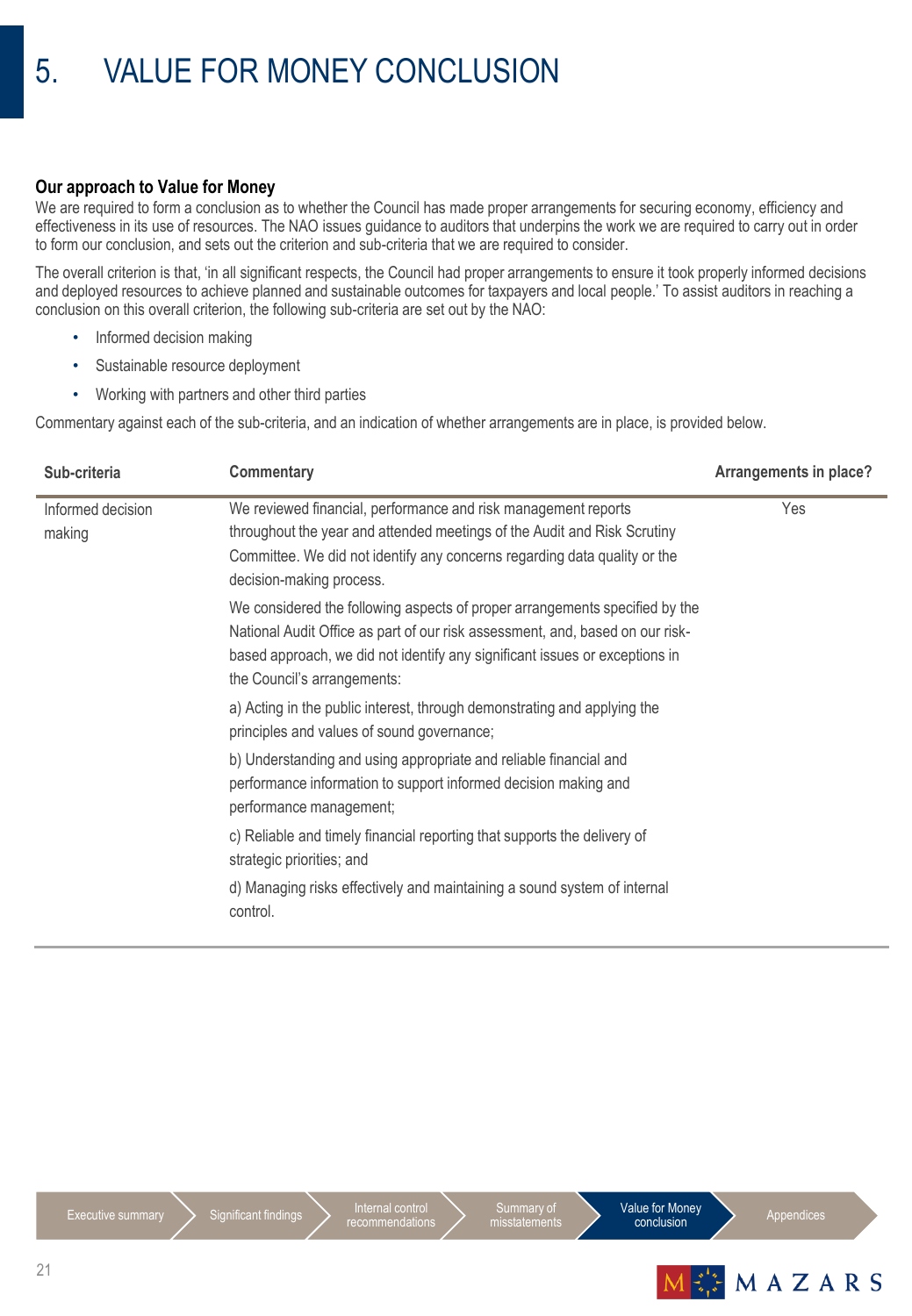### 5. VALUE FOR MONEY CONCLUSION (CONTINUED)

| Sub-criteria                                     | <b>Commentary</b>                                                                                                                                                                                                                                                         | Arrangements in place? |
|--------------------------------------------------|---------------------------------------------------------------------------------------------------------------------------------------------------------------------------------------------------------------------------------------------------------------------------|------------------------|
| Sustainable resource<br>deployment               | Financial and performance reports demonstrate a history of achieving cost<br>reductions without adversely affecting services and a balanced medium<br>term financial strategy is in place up to 2023/24 provided a forecast budget<br>shortfall of £1.3m can be met.      | Yes                    |
|                                                  | We considered the following aspects of proper arrangements specified by<br>the National Audit Office as part of our risk assessment, and, based on our<br>risk-based approach, we did not identify any significant issues or<br>exceptions in the Council's arrangements: |                        |
|                                                  | Planning finances effectively to support the sustainable delivery of<br>a)<br>strategic priorities and maintain statutory functions;                                                                                                                                      |                        |
|                                                  | Managing and utilising assets effectively to support the delivery of<br>b)<br>strategic priorities; and                                                                                                                                                                   |                        |
|                                                  | Planning, organising and developing the workforce effectively to<br>C)<br>deliver strategic priorities.                                                                                                                                                                   |                        |
| Working with partners<br>and other third parties | The Council has worked in partnership with a number of community and<br>voluntary organisations to deliver its objectives. This demonstrates the<br>Council's commitment to increase collaboration and build partnership<br>arrangements to achieve improvements          | Yes                    |
|                                                  | We considered the following aspects of proper arrangements specified by<br>the National Audit Office as part of our risk assessment, and, based on our<br>risk-based approach, we did not identify any significant issues or<br>exceptions in the Council's arrangements: |                        |
|                                                  | a) Working with third parties effectively to deliver strategic priorities;                                                                                                                                                                                                |                        |
|                                                  | b) Commissioning services effectively to support the delivery of strategic<br>priorities; and                                                                                                                                                                             |                        |
|                                                  | c) Procuring supplies and services effectively to support the delivery of<br>strategic priorities.                                                                                                                                                                        |                        |



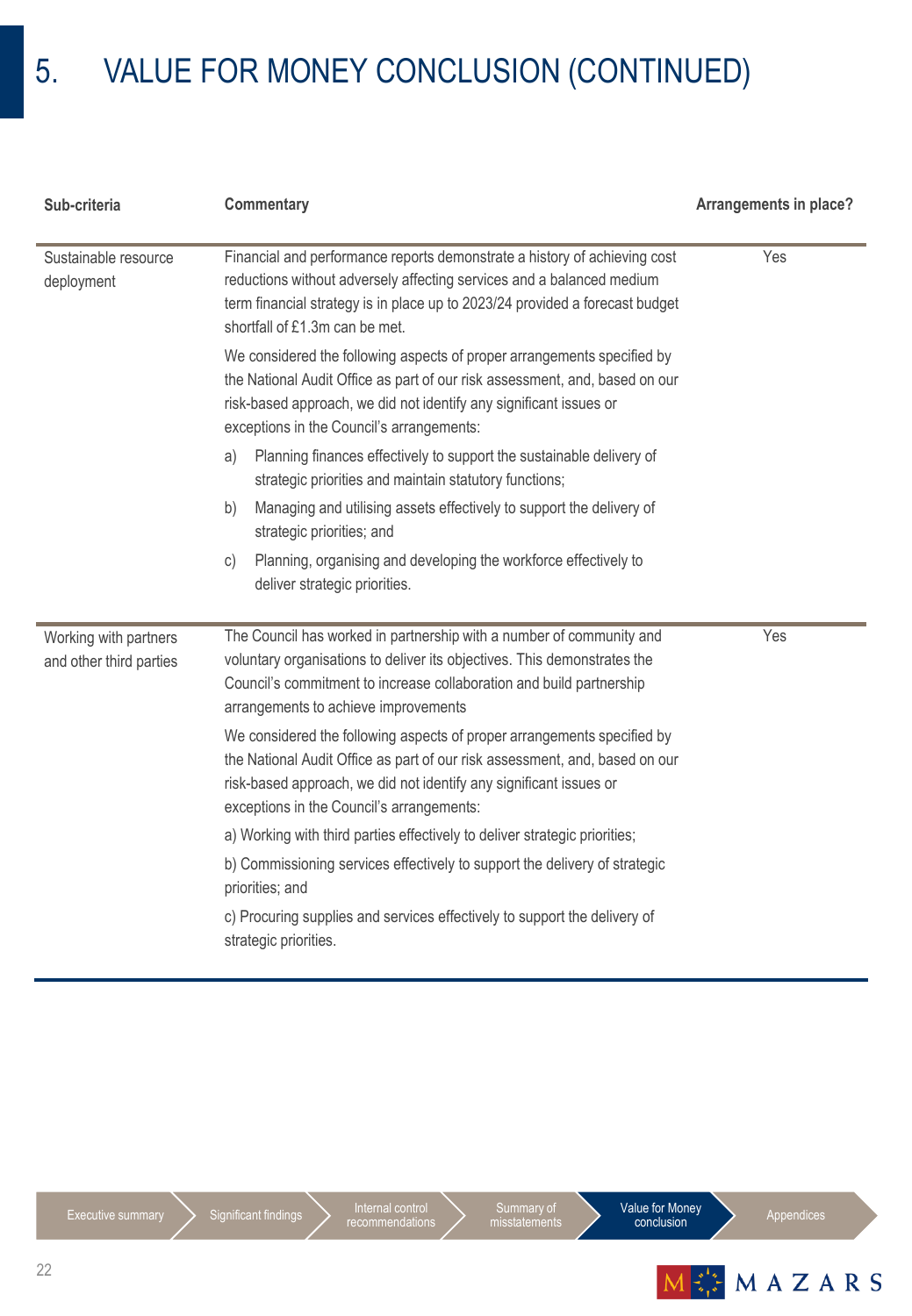### 5. VALUE FOR MONEY CONCLUSION (CONTINUED)

#### **Significant Value for Money risks**

The NAO's guidance requires us to carry out work to identify whether or not a risk to the Value for Money conclusion exists. Risk, in the context of our Value for Money work, is the risk that we come to an incorrect conclusion rather than the risk of the arrangements in place at the Council being inadequate. As set out in our Audit Strategy Memorandum, for the 2018/19 financial year, we identified a significant risk to our VFM conclusion:

• Delivery of budgets

Our detailed findings are set out below. Based on the work performed, we are satisfied that the Council's arrangements are adequate.

| <b>Risk</b>                                                                                                                                                                                                                                                                                                                                                                                                                                                                                                                                 | Work undertaken                                                                                                                                                                      | <b>Conclusion</b>                                                                                                              |
|---------------------------------------------------------------------------------------------------------------------------------------------------------------------------------------------------------------------------------------------------------------------------------------------------------------------------------------------------------------------------------------------------------------------------------------------------------------------------------------------------------------------------------------------|--------------------------------------------------------------------------------------------------------------------------------------------------------------------------------------|--------------------------------------------------------------------------------------------------------------------------------|
| Delivery of budgets - The continual pressures on Local Government finances<br>are well documented and led to challenging budget setting processes for<br>2018/19 and 2019/20. However the Council was able to approve balanced<br>budgets. The budgets included the required S.151 Officer assurances relating<br>to the robustness of the budgets and the adequacy of the level of reserves, but<br>acknowledged the risks around the delivery and timing of savings initiatives and<br>the need to address medium term budget shortfalls. | We have assessed<br>whether any matters have<br>come to our attention<br>through the course of our<br>audit that lead us to<br>conclude that a risk to our<br>2018/19 VFM conclusion | We obtained sufficient<br>assurance to conclude that<br>the Council continues to have<br>appropriate arrangements in<br>place. |
| The 2018/19 budget outturn position shows that the Authority delivered an<br>underspend of £0.911 million on its general fund and an underspend of £0.519<br>million on its housing revenue account.                                                                                                                                                                                                                                                                                                                                        | does indeed exist. We<br>addressed this<br>requirement by reviewing<br>the Council's                                                                                                 |                                                                                                                                |
| There will be significant changes in Local Government finances over the next<br>few years, which will culminate in a major change in the way Local Government<br>is financed from 2020/21 onwards. These include the 2019 Spending Review,<br>the Fair Funding Review and the introduction of 75% local retention of business<br>rates (up from 50% retention). As a result, the need for savings (or income<br>generation) will continue to have a significant impact on the Authority's financial<br>resilience.                          | arrangements for<br>developing and delivering<br>its MTFP and for working<br>in partnership.                                                                                         |                                                                                                                                |



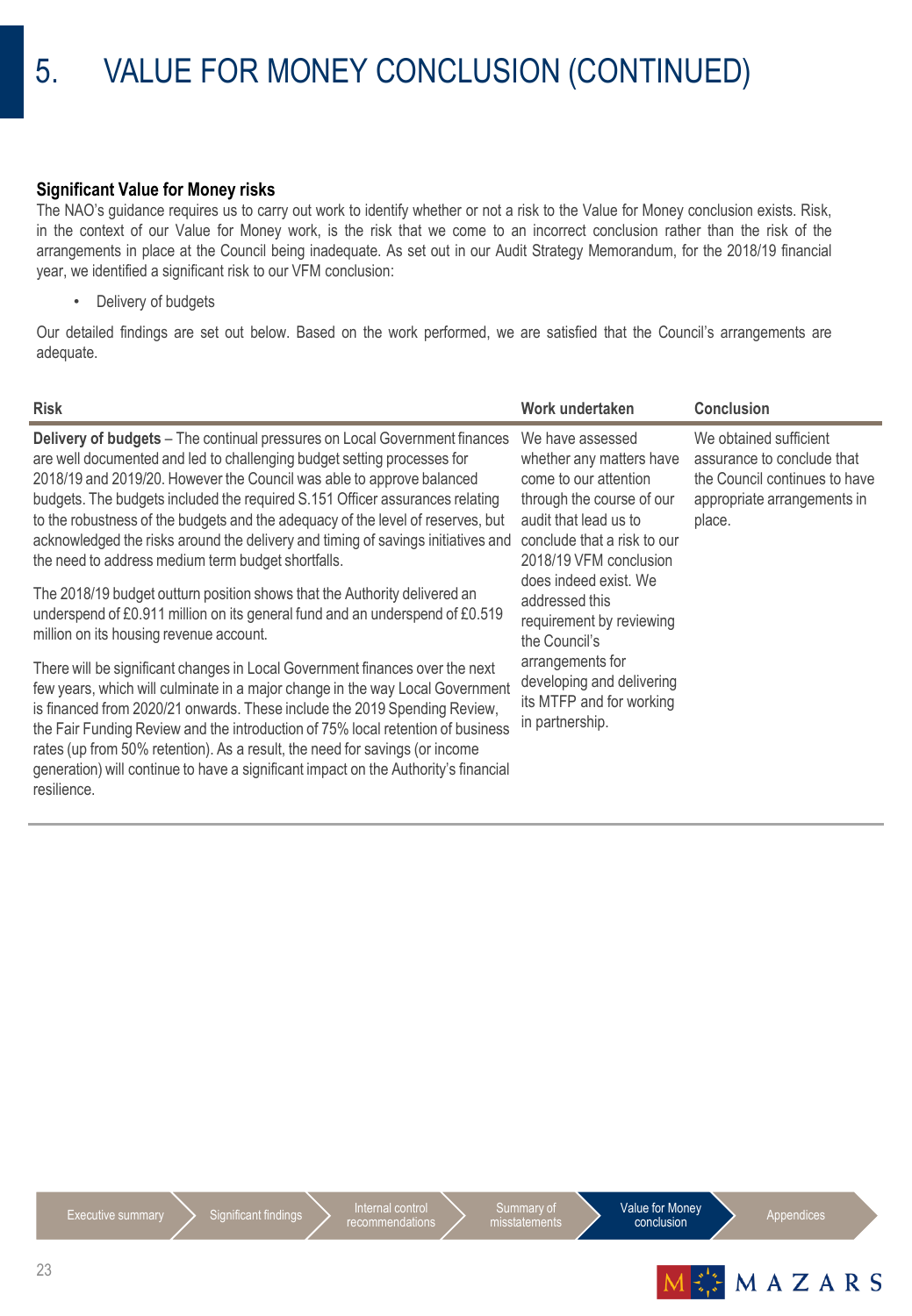#### **Matters kept under review**

Before drawing our conclusion, we have:

- updated our risk assessment for any new or emerging issues through discussions with management and updating our review of committee reports;
- reviewed the Council's Annual Governance Statement for any significant issues; and
- considered the Council's financial outturn position as presented in the financial statements.

From the work performed, no new significant VFM risks were identified and we have no matters to report.

### **Our overall Value for Money conclusion**

We have completed our procedures and, as set out in our draft auditor's report included at Appendix B, we intend to issue an unqualified Value for Money conclusion for the 2018/19 financial year.



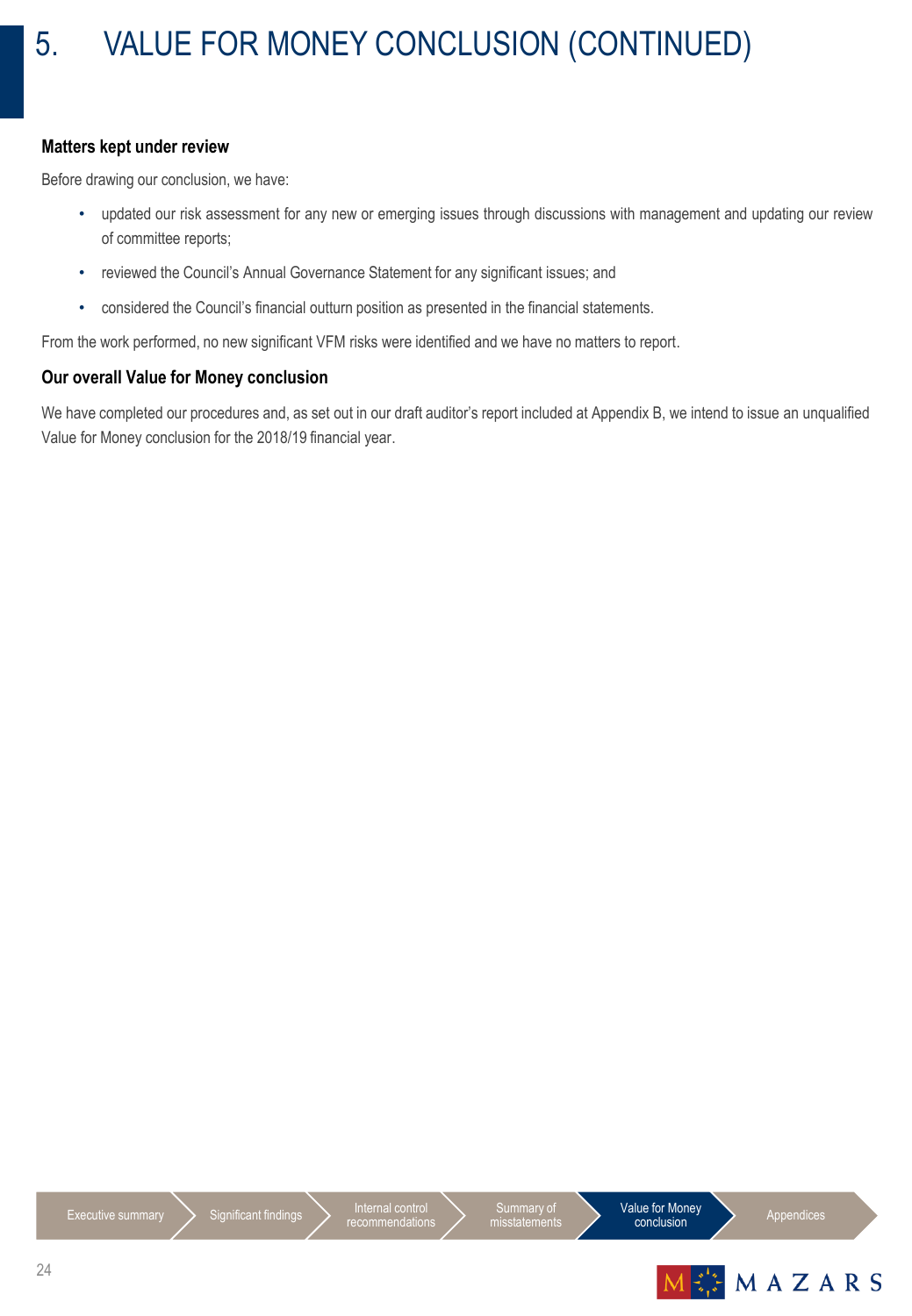### APPENDIX A DRAFT MANAGEMENT REPRESENTATION LETTER

From: David Hill Head of Finance and Property Bassetlaw District Council Queens Buildings, Potter Street, Worksop, S80 2AH

**The Council's management representation letter should be provided to us on client headed note paper.**

To: Mr David Hoose Partner, Mazars LLP Park View House, 58 The Ropewalk, Nottingham, NG1 5DW

Date: 25 July 2019

#### **Bassetlaw District Council - audit for year ended 31 March 2019**

This representation letter is provided in connection with your audit of the financial statements of Bassetlaw District Council for the year ended 31 March 2019 for the purpose of expressing an opinion as to whether the statement of accounts give a true and fair view in accordance with the CIPFA/LASAAC Code of Practice on Local Authority Accounting in the United Kingdom 2018/19 (the Code).

I confirm that the following representations are made on the basis of enquiries of management and staff with relevant knowledge and experience (and, where appropriate, inspection of supporting documentation) sufficient to satisfy myself that I can properly make each of the following representations to you.

#### **My responsibility for the statement of accounts and accounting information**

I believe that I have fulfilled my responsibilities for the true and fair presentation and preparation of the statement of accounts in accordance with the Code.

#### **My responsibility to provide and disclose relevant information**

I have provided you with:

- access to all information of which I am aware that is relevant to the preparation of the statement of accounts such as records, documentation and other material;
- additional information that you have requested from me for the purpose of the audit; and
- unrestricted access to individuals within the Council you determined it was necessary to contact in order to obtain audit evidence.

I confirm as Chief Financial Officer that I have taken all the necessary steps to make me aware of any relevant audit information and to establish that you, as auditors, are aware of this information. As far as I am aware there is no relevant audit information of which you, as auditors, are unaware.

#### **Accounting records**

I confirm that all transactions have been recorded in the accounting records and are reflected in the financial statements. All other records and related information, including minutes of all Council and Committee meetings, have been made available to you.

#### **Accounting policies**

I confirm that I have reviewed the accounting policies applied during the year in accordance with the Code and International Accounting Standard 8 and consider them appropriate for the year.

#### **Accounting estimates, including those measured at fair value**

I confirm that any significant assumptions used in making accounting estimates, including those measured at fair value, are reasonable.

#### **Contingencies**

There are no material contingent losses including pending or potential litigation that should be accrued where:

- information presently available indicates that it is probable that an asset has been impaired or a liability had been incurred at the balance sheet date; and
- the amount of the loss can be reasonably estimated.

Executive summary  $\sum$  Significant findings  $\sum$  Internal control

recommendation



Value for Mone<br>conclusion



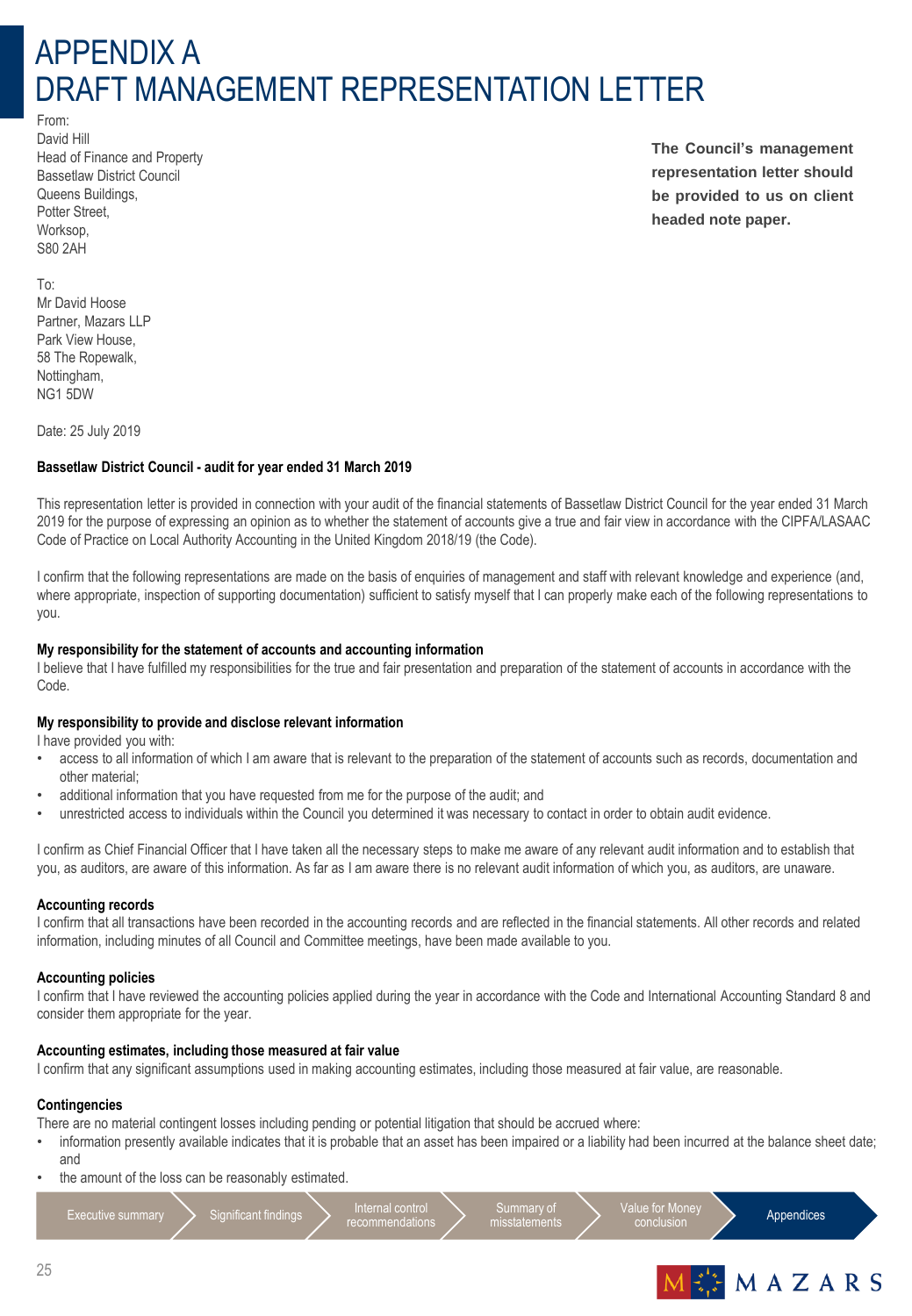### APPENDIX A DRAFT MANAGEMENT REPRESENTATION LETTER (CONTINUED)

There are no material contingent losses that should be disclosed where, although either or both the conditions specified above are not met, there is a reasonable possibility that a loss, or a loss greater than that accrued, may have been incurred at the balance sheet date.

There are no contingent gains which should be disclosed.

All material matters, including unasserted claims, that may result in litigation against the Council have been brought to your attention. All known actual or possible litigation and claims whose effects should be considered when preparing the financial statements have been disclosed to you and accounted for and disclosed in accordance with Code.

#### La**ws and regulations**

I confirm that I have disclosed to you all those events of which I am aware which involve known or suspected non-compliance with laws and regulations, together with the actual or contingent consequences which may arise therefrom.

The Council has complied with all aspects of contractual agreements that would have a material effect on the accounts in the event of non-compliance.

#### **Fraud and error**

I acknowledge my responsibility as Chief Financial Officer for the design, implementation and maintenance of internal control to prevent and detect fraud and error.

I have disclosed to you:

- all the results of my assessment of the risk that the statement of accounts may be materially misstated as a result of fraud;
	- all knowledge of fraud or suspected fraud affecting the Council involving:
		- management and those charged with governance;
		- employees who have significant roles in internal control; and
		- others where fraud could have a material effect on the financial statements.

I have disclosed to you all information in relation to any allegations of fraud, or suspected fraud, affecting the Council's financial statements communicated by employees, former employees, analysts, regulators or others.

#### **Related party transactions**

I confirm that all related party relationships, transactions and balances (including sales, purchases, loans, transfers, leasing arrangements and guarantees) have been appropriately accounted for and disclosed in accordance with the requirements of the Code.

I have disclosed to you the identity of the Council's related parties and all related party relationships and transactions of which I am aware.

#### **Impairment review**

To the best of my knowledge, there is nothing to indicate that there is a permanent reduction in the recoverable amount of the property, plant and equipment below their carrying value at the balance sheet date. An impairment review is therefore not considered necessary.

#### **Charges on assets**

All the Council's assets are free from any charges exercisable by third parties except as disclosed within the financial statements.

#### **Future commitments**

We have no plans, intentions or commitments that may materially affect the carrying value or classification of assets and liabilities or give rise to additional liabilities.

#### **Subsequent events**

I confirm all events subsequent to the date of the financial statements and for which the Code require adjustment or disclosure have been adjusted or disclosed.

Should further material events occur after the date of this letter which may necessitate revision of the figures included in the financial statements or inclusion of a note thereto, I will advise you accordingly.

Executive summary  $\sum$  Significant findings  $\sum$  Internal control recommendation



Value for Mone The internation and the Appendices

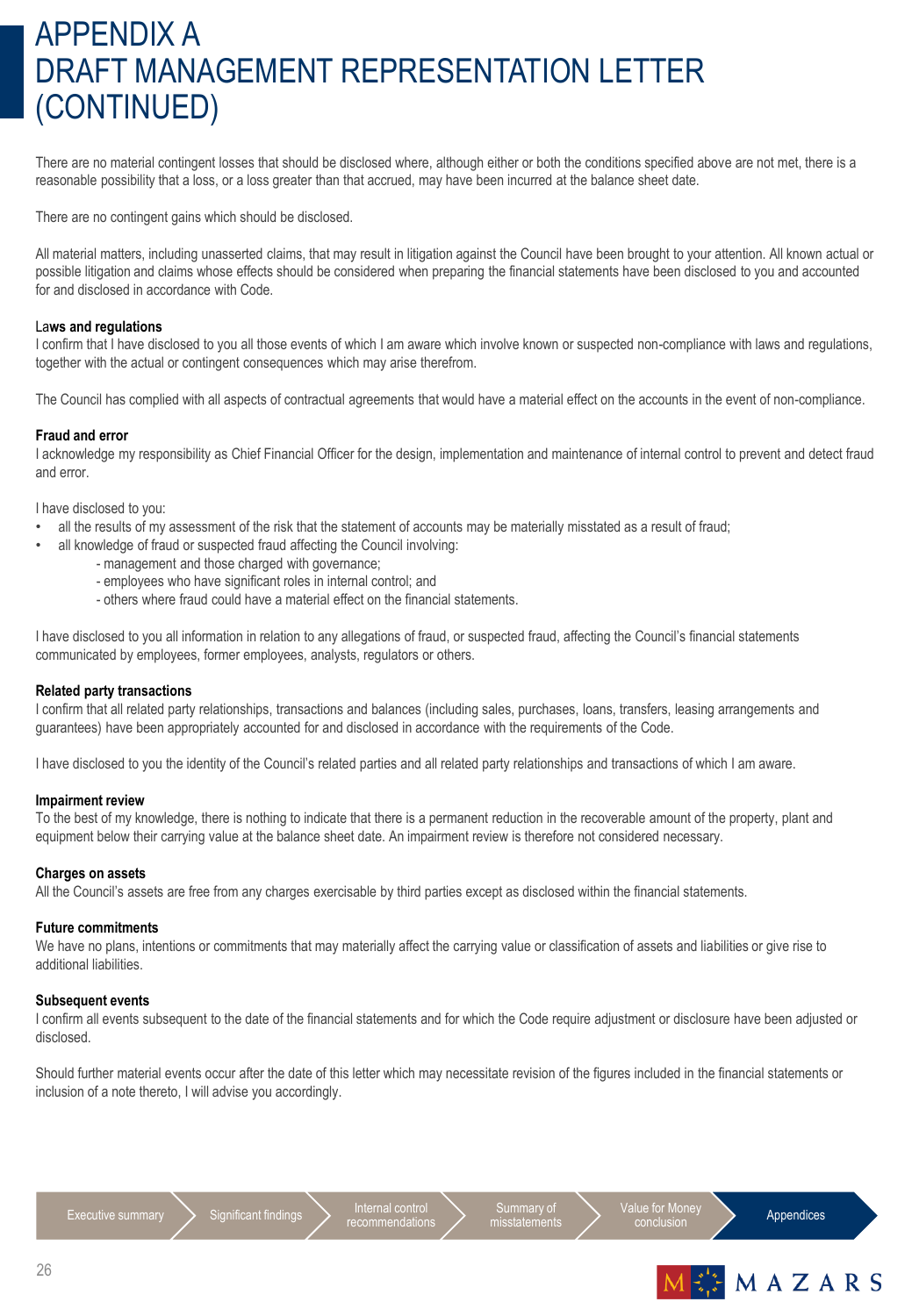### APPENDIX A DRAFT MANAGEMENT REPRESENTATION LETTER (CONTINUED)

#### **Going concern**

To the best of my knowledge there is nothing to indicate that the Council will cease to continue as a going concern in the foreseeable future. The period to which I have paid particular attention in assessing the appropriateness of the going concern basis is not less than twelve months from the date of approval of the accounts.

#### **Unadjusted misstatements**

I confirm that the effects of the uncorrected misstatements are immaterial, both individually and in aggregate, to the financial statements as a whole. A list of the uncorrected misstatements is attached to this letter as an Appendix.

Yours sincerely

Head of Finance and Property

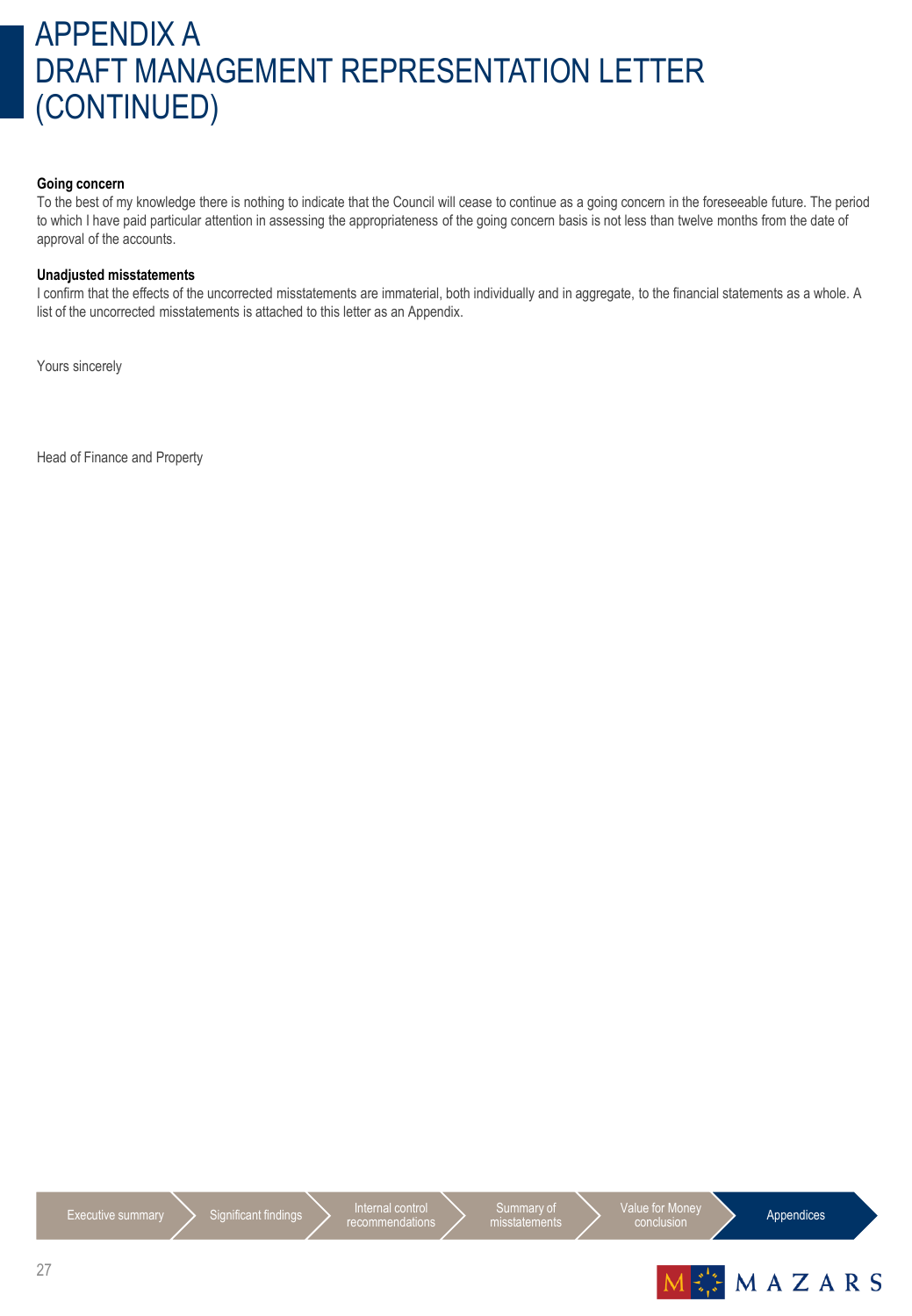### APPENDIX B DRAFT AUDITOR'S REPORT

#### **Independent auditor's report to the members of Bassetlaw District Council Report on the financial statements**

#### **Opinion**

We have audited the financial statements of Bassetlaw District Council for the year ended 31 March 2019, which comprise the Movement in Reserves Statement, the Comprehensive Income and Expenditure Statement, the Balance Sheet, the Cash Flow Statement, the Collection Fund and notes to the financial statements, including a summary of significant accounting policies. The financial reporting framework that has been applied in their preparation is applicable law and the CIPFA/LASAAC Code of Practice on Local Authority Accounting in the United Kingdom 2018/19.

In our opinion, the financial statements:

- give a true and fair view of the financial position of Bassetlaw District Council as at 31<sup>st</sup> March 2019 and of its expenditure and income for the year then ended; and
- have been properly prepared in accordance with the CIPFA/LASAAC Code of Practice on Local Authority Accounting in the United Kingdom 2018/19.

#### **Basis for opinion**

We conducted our audit in accordance with International Standards on Auditing (UK) (ISAs (UK)) and applicable law. Our responsibilities under those standards are further described in the Auditor's responsibilities section of our report. We are independent of the Council in accordance with the ethical requirements that are relevant to our audit of the financial statements in the UK, including the FRC's Ethical Standard as applicable to public interest entities, and we have fulfilled our other ethical responsibilities in accordance with these requirements. We believe that the audit evidence we have obtained is sufficient and appropriate to provide a basis for our opinion.

#### **Conclusions relating to going concern**

We have nothing to report in respect of the following matters in relation to which the ISAs (UK) require us to report to you where:

• the Head of Finance and Property' use of the going concern basis of accounting in the preparation of the financial statements is not appropriate; or • the Head of Finance and Property has not disclosed in the financial statements any identified material uncertainties that may cast significant doubt about the Council's ability to continue to adopt the going concern basis of accounting for a period of at least twelve months from the date when the financial statements are authorised for issue.

#### **Other information**

The Head of Finance and Property is responsible for the other information. The other information comprises the information included in the Statement of Accounts, other than the financial statements and our auditor's report thereon. Our opinion on the financial statements does not cover the other information and, except to the extent otherwise explicitly stated in our report, we do not express any form of assurance conclusion thereon.



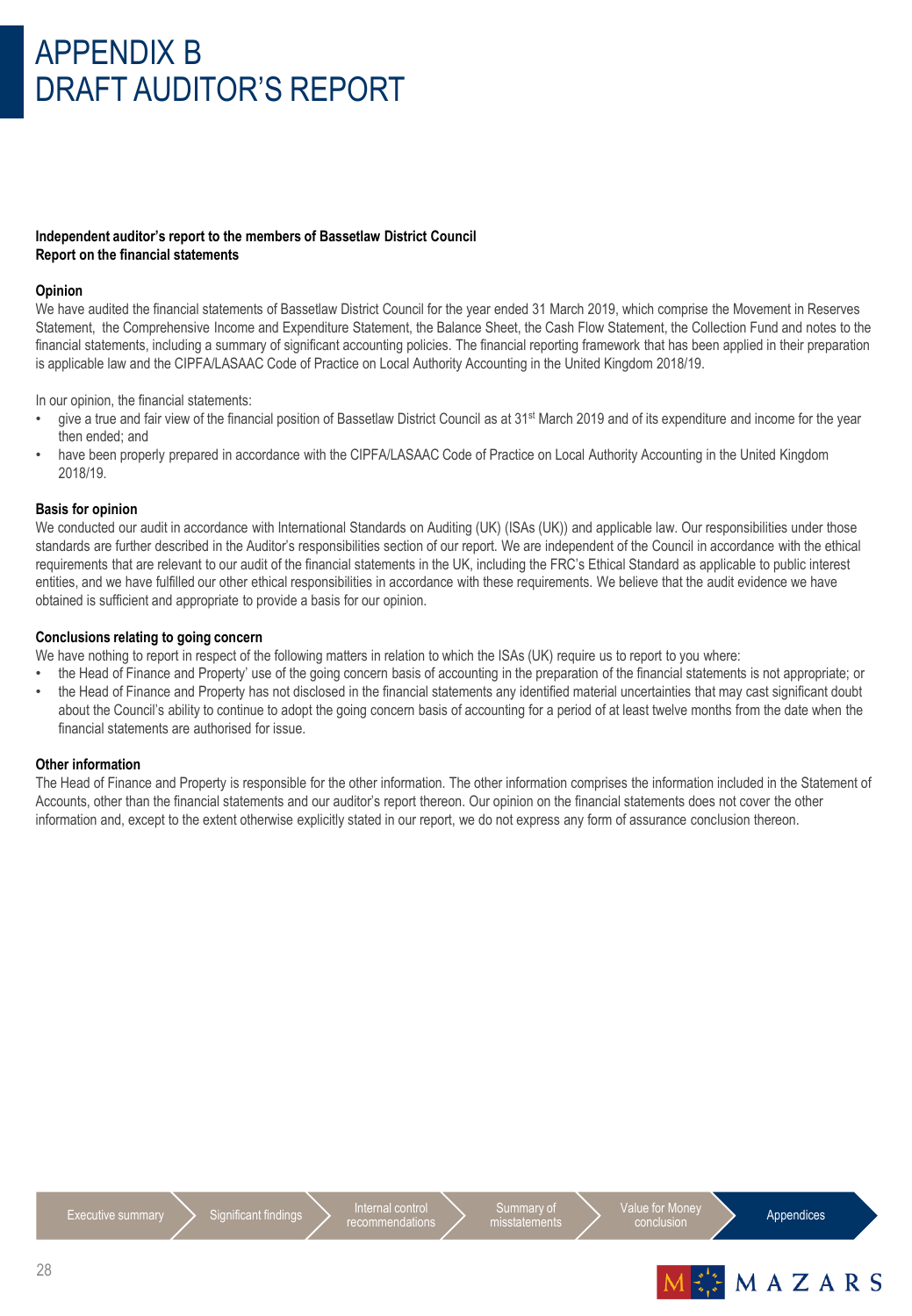### APPENDIX B DRAFT AUDITOR'S REPORT (CONTINUED)

In connection with our audit of the financial statements, our responsibility is to read the other information and, in doing so, consider whether the other information is materially inconsistent with the financial statements or our knowledge obtained in the audit or otherwise appears to be materially misstated. If we identify such material inconsistencies or apparent material misstatements, we are required to determine whether there is a material misstatement in the financial statements or a material misstatement of the other information. If, based on the work we have performed, we conclude that there is a material misstatement of this other information, we are required to report that fact.

We have nothing to report in this regard.

#### **Responsibilities of the Head of Finance and Property for the financial statements**

As explained more fully in the Statement of Responsibilities for the Statement of Accounts, the Head of Finance and Property is responsible for the preparation of the Statement of Accounts, which includes the financial statements, in accordance with proper practices as set out in the CIPFA/LASAAC Code of Practice on Local Authority Accounting in the United Kingdom 2018/19, and for being satisfied that they give a true and fair view. The Head of Finance and Property is also responsible for such internal control as the Head of Finance and Property determines is necessary to enable the preparation of financial statements that are free from material misstatement, whether due to fraud or error.

The Head of Finance and Property is required to comply with the CIPFA/LASAAC Code of Practice on Local Authority Accounting in the United Kingdom 2018/19 and prepare the financial statements on a going concern basis, unless the Council is informed of the intention for dissolution without transfer of services or function to another entity. The Head of Finance and Property is responsible for assessing each year whether or not it is appropriate for the Council to prepare its accounts on the going concern basis and disclosing, as applicable, matters related to going concern.

#### **Auditor's responsibilities for the audit of the financial statements**

Our objectives are to obtain reasonable assurance about whether the financial statements as a whole are free from material misstatement, whether due to fraud or error, and to issue an auditor's report that includes our opinion. Reasonable assurance is a high level of assurance, but is not a guarantee that an audit conducted in accordance with ISAs (UK) will always detect a material misstatement when it exists. Misstatements can arise from fraud or error and are considered material if, individually or in the aggregate, they could reasonably be expected to influence the economic decisions of users taken on the basis of these financial statements.

A further description of our responsibilities for the audit of the financial statements is located on the Financial Reporting Authority's website at [www.frc.org.uk/auditorsresponsibilities](http://www.frc.org.uk/auditorsresponsibilities). This description forms part of our auditor's report.

#### **Matters on which we are required to report by exception under the Code of Audit Practice**

We are required by the Code of Audit Practice to report to you if:

- we issue a report in the public interest under section 24 of the Local Audit and Accountability Act 2014;
- we make a recommendation under section 24 of the Local Audit and Accountability Act 2014; or
- we exercise any other special powers of the auditor under sections 28, 29 or 31 of the Local Audit and Accountability Act 2014.

We have nothing to report in these respects.





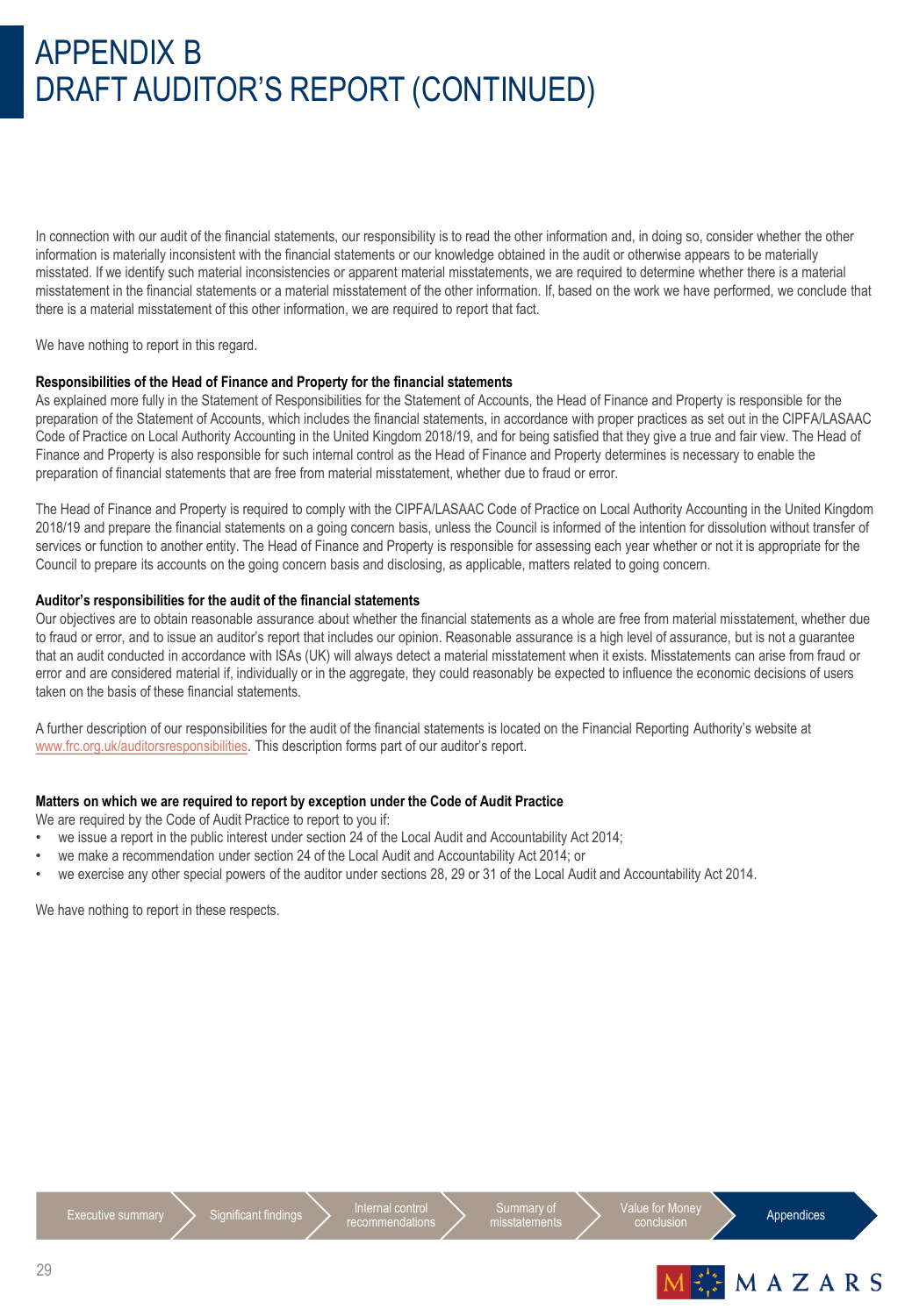### APPENDIX B DRAFT AUDITOR'S REPORT (CONTINUED)

#### **Conclusion on Bassetlaw District Council's arrangements for securing economy, efficiency and effectiveness in the use of resources**

#### **Conclusion**

On the basis of our work, having regard to the guidance on the specified criterion issued by the Comptroller and Auditor General in November 2017, we are satisfied that, in all significant respects, Bassetlaw District Council has put in place proper arrangements to secure economy, efficiency and effectiveness in its use of resources for the year ended 31 March 2019.

#### **Basis for conclusion**

We have undertaken our review in accordance with the Code of Audit Practice issued by the Comptroller and Auditor General, having regard to the guidance on the specified criterion issued in November 2017, as to whether the Council had proper arrangements to ensure it took properly informed decisions and deployed resources to achieve planned and sustainable outcomes for taxpayers and local people. The Comptroller and Auditor General determined this criterion as that necessary for us to consider in satisfying ourselves whether the Council put in place proper arrangements for securing economy, efficiency and effectiveness in its use of resources for the year ended 31 March 2019.

We planned our work in accordance with the Code of Audit Practice. Based on our risk assessment, we undertook such work as we considered necessary to form a view on whether, in all significant respects, the Council had put in place proper arrangements to secure economy, efficiency and effectiveness in its use of resources.

#### **Responsibilities of the Council**

The Council is responsible for putting in place proper arrangements to secure economy, efficiency and effectiveness in its use of resources, to ensure proper stewardship and governance, and to review regularly the adequacy and effectiveness of these arrangements.

#### **Auditor's responsibilities for the review of arrangements for securing economy, efficiency and effectiveness in the use of resources**

We are required under section 20(1)(c) of the Local Audit and Accountability Act 2014 to satisfy ourselves that the Council has made proper arrangements for securing economy, efficiency and effectiveness in its use of resources. The Code of Audit Practice requires us to report to you our conclusion relating to proper arrangements. We are not required to consider, nor have we considered, whether all aspects of the Council's arrangements for securing economy, efficiency and effectiveness in its use of resources are operating effectively.

#### **Use of the audit report**

This report is made solely to the members of Bassetlaw District Council, as a body, in accordance with part 5 of the Local Audit and Accountability Act 2014 and as set out in paragraph 44 of the Statement of Responsibilities of Auditors and Audited Bodies published by Public Sector Audit Appointments Limited. Our audit work has been undertaken so that we might state to the members of the Council those matters we are required to state to them in an auditor's report and for no other purpose. To the fullest extent permitted by law, we do not accept or assume responsibility to anyone other than the members of the Council, as a body, for our audit work, for this report, or for the opinions we have formed.

#### **Certificate**

We certify that we have completed the audit of Bassetlaw District Council in accordance with the requirements of the Local Audit and Accountability Act 2014 and the Code of Audit Practice.

[*Signature*]

David Hoose, Partner

For and on behalf of Mazars LLP Park View House, 58 The Ropewalk, Nottingham, NG1 5DW

xx July 2019

 $\frac{1}{2}$  Executive summary  $\sum$  Significant findings  $\sum$  Internal control

recommendation

Summary of misstatements Value for Mone

Appendices

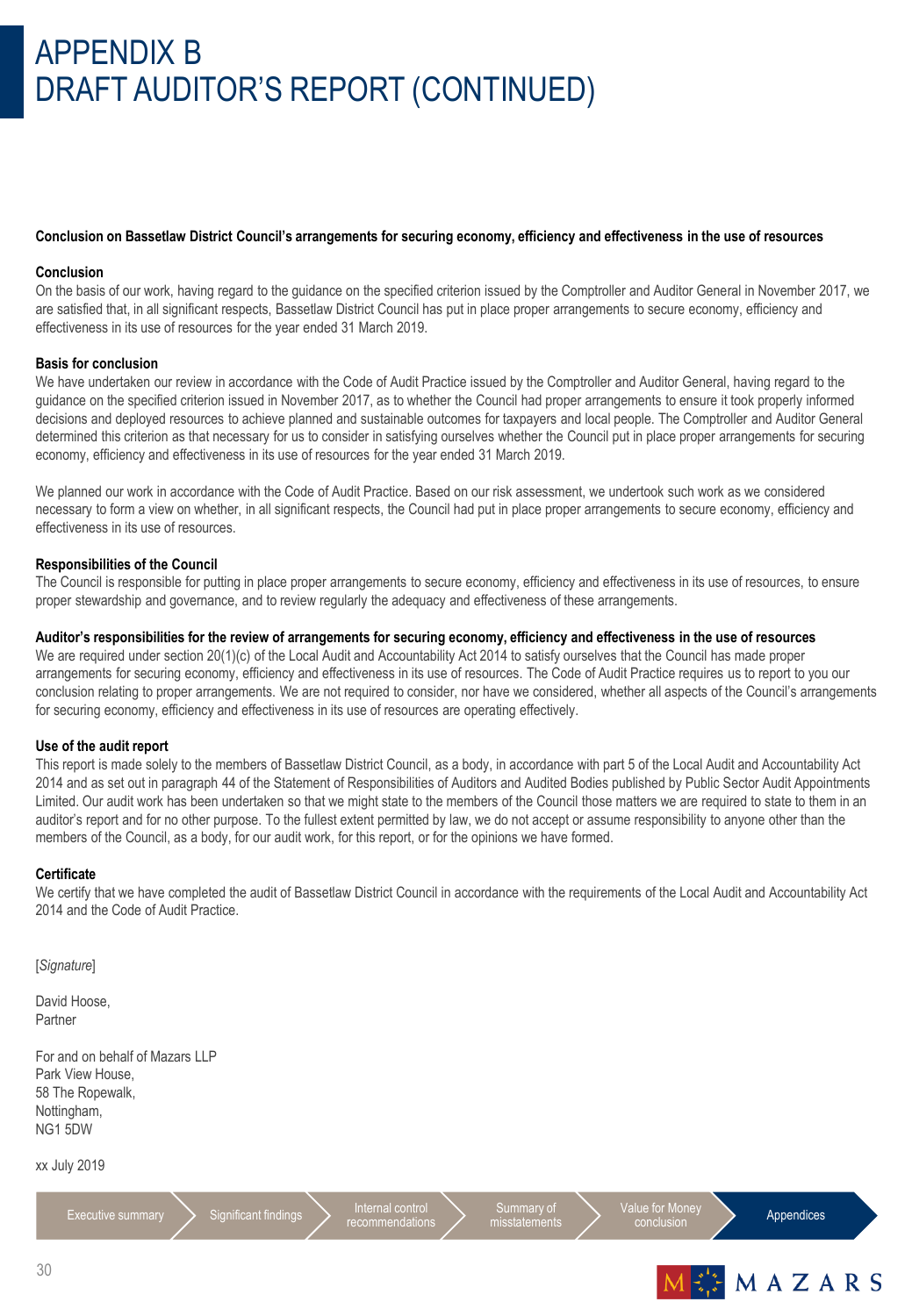### APPENDIX C INDEPENDENCE

As part of our ongoing risk assessment we monitor our relationships with you to identify any new actual or perceived threats to our independence within the regulatory or professional requirements governing us as your auditors.

We can confirm that no new threats to independence have been identified since issuing the Audit Strategy Memorandum and therefore we remain independent.

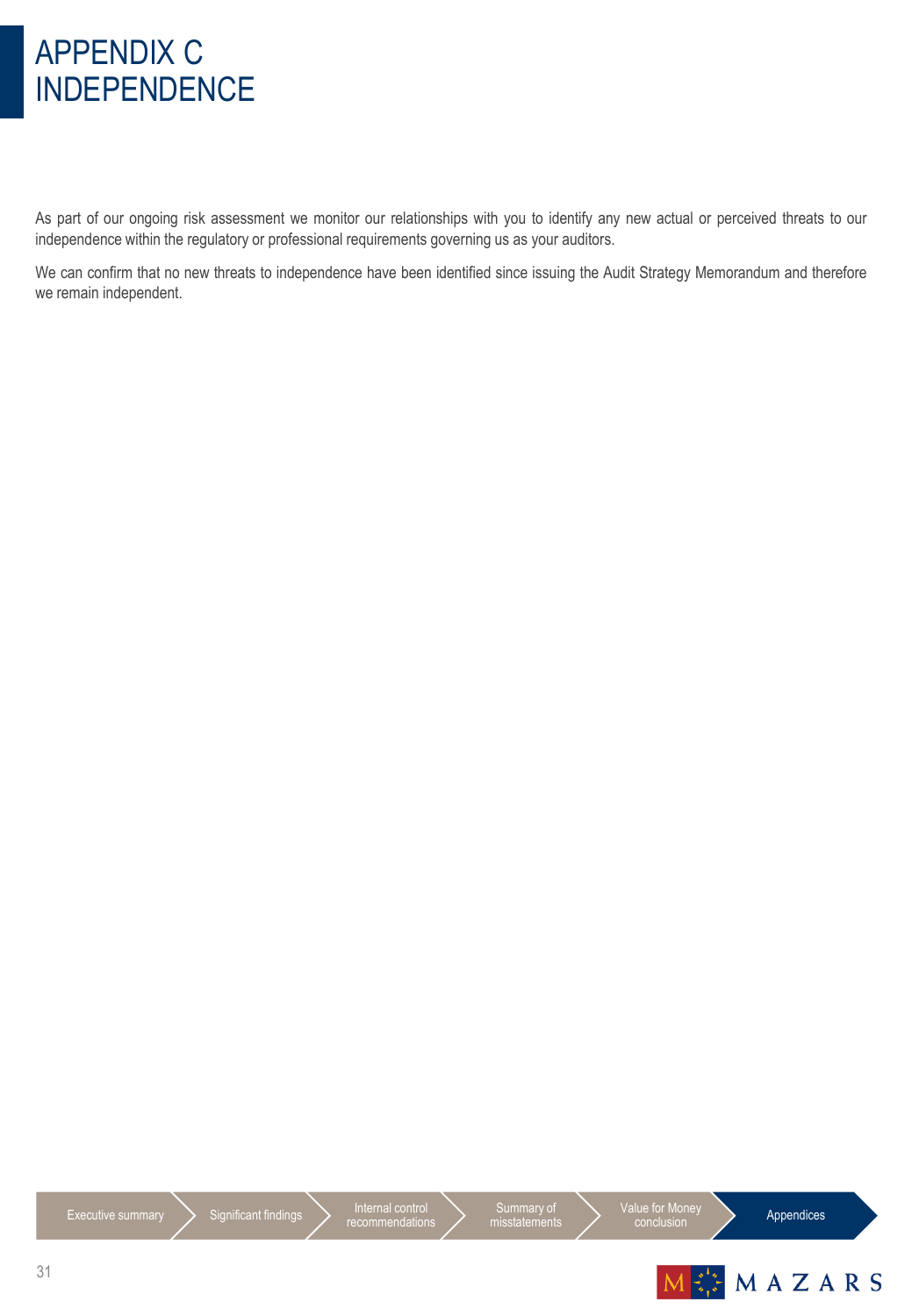# MAZARS AT A GLANCE

#### **Mazars LLP**

- Fee income €1.6 billion
- Over 86 countries and territories
- Over 300 locations
- Over 20,000 professionals
- International and integrated partnership with global methodologies, strategy and global brand

#### **Mazars Internationally**



#### **Mazars in the UK**



As at 31 August 2018